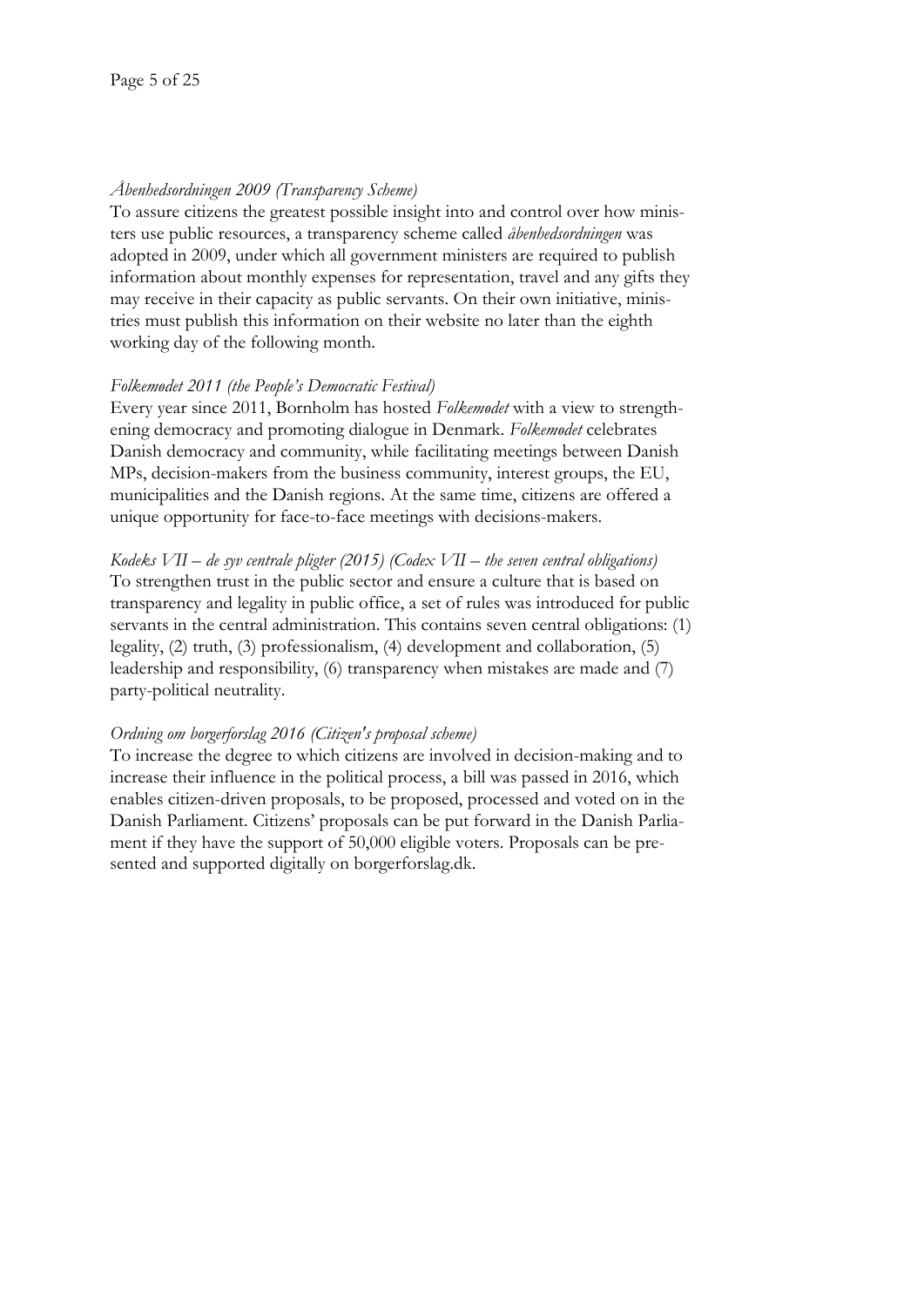# Denmark and Open Government Partnership

In 2011, Denmark joined the "Open Government Partnership" (OGP), an international initiative that promotes good governance and the strengthening of democracy by supporting transparent and inclusive government initiatives among the (currently) 79 participating countries and 20 local authorities. The initiative intends to increase accessibility to information about governments' activities, strengthen citizens' involvement in political decision-making processes, increase public-sector transparency and responsibility and increase access to new technologies that can support the sharing of information and collaborations across sectors and between governments and citizens.

By participating in OGP, Denmark has committed to deliver two-year national action plans, which collect open government initiatives across the country. To date, Denmark has implemented three Open Government action plans. The first was published in 2012. The second followed in 2013 and was expanded with two additional initiatives in 2015. The third was published in 2017.

### *The first action plan: Digitisation as a means of greater openness*

When joining OGP, Denmark chose to focus specifically on digitisation. This was reflected in Denmark's first Open Government action plan. Approximately half of the commitments were based on the joint-government digitisation strategy for 2011-2015. The main focus of these commitment s was to improve digital public service for citizens and businesses, as well as increased transparency and accountability in public projects and processes.

# *The second action plan: Local democracy, full digital communication and new forms of collaboration*

The second action plan from 2013 saw the follow-up and further development of several of the commitments from the initial action plan. These commitments were divided into four themes:

- Local democracy and participation
- Full digital communication and inclusion
- New forms of collaboration and involvement
- Open data innovation, transparency and enhanced efficiency

Among other things, the action plan focused on the issues of volunteering and the framework for voluntary work, the use of new technology to strengthen transparency, growth and quality of life, as well as a new approach to the role of the public sector. Measures included an active and broad involvement of citizens, businesses and civic society in general.

*The third action plan: greater usability of open data and strengthened civic society frameworks* A number of themes in the action plan for 2017-2019 built upon previous commitments; for instance, the commitment to create more, better and more usable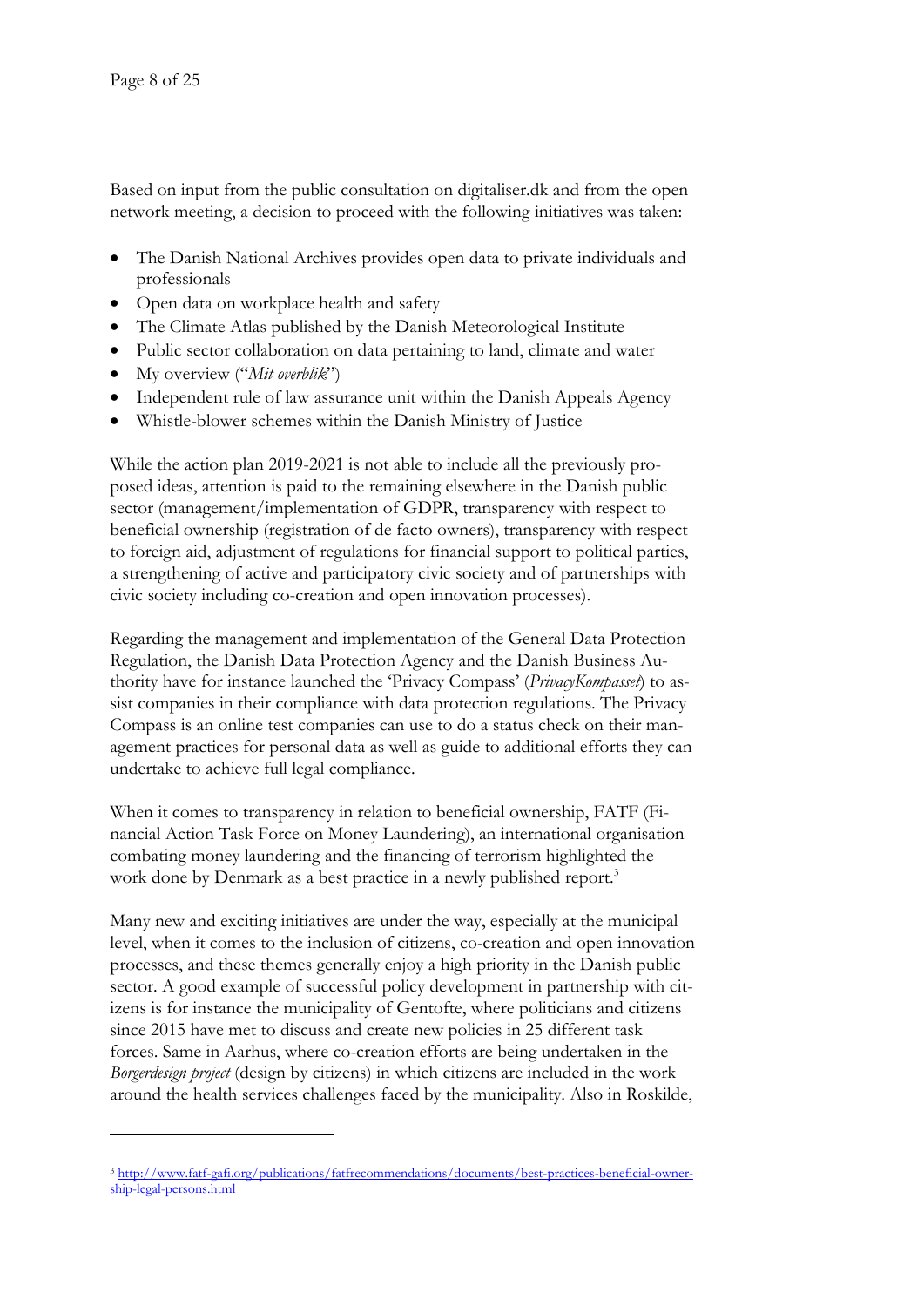a partnership between the municipality's social psychiatry services and the socially responsible company INSP! is creating new opportunities for vulnerable young people.

Work on open government in Denmark thus extends far beyond the commitments in this action plan. In general, a two-year action plan cannot paint the full picture of open government initiatives in Denmark. Especially given the requirements to structure and substance, which sometimes make it difficult to include a number of initiatives that would otherwise be obvious candidates. Of course, we continue working actively towards including initiatives associated with the identified areas of interest in future action plans as well as they remain on the agenda for future network meetings.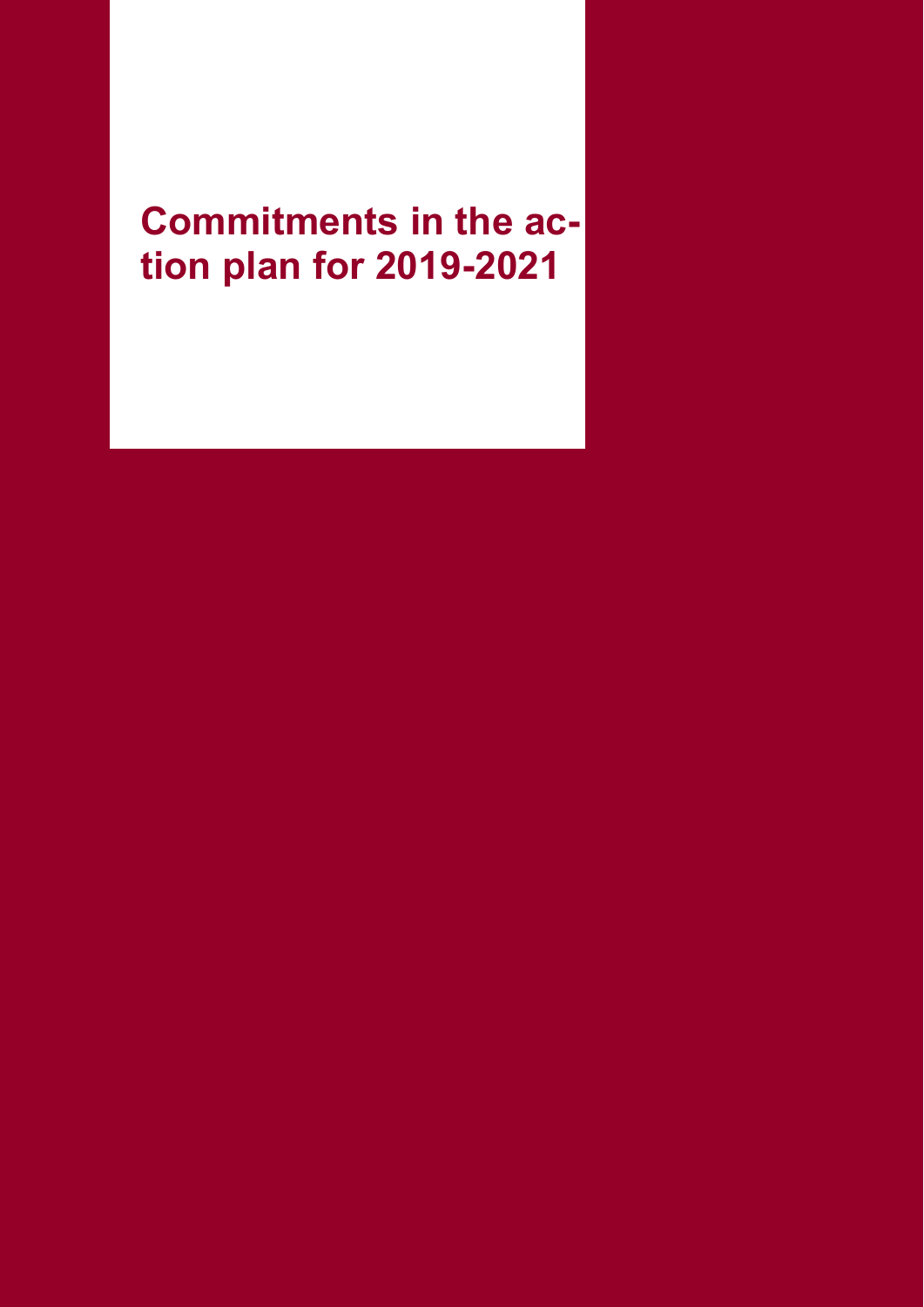# Commitments in the action plan for 2019-2022

The 2019-2022 action plan zeroes in on the increased level of digitisation in the public sector. To a greater and greater extent, citizens interact with public institutions online. With the large volume of data submitted to the public sector, the public sector will need to establish and further develop trust that citizens' personal data will be handled in a responsible manner. Transparency and security in public sector management of personal data is and will be vital in order to enhance this trust.

The digital development also creates new opportunities for open government. In particular, the public sector holds a significant amount of nonsensitive personal data, which could be of interest to the broader public and might be utilised to create better solutions to common problems. The initiatives in the action plan address not only the challenges but also the opportunities for enhancing trust to the public sector that arise from public digitisation.

# Open data

Open data is central to four of the commitments in the action plan. The commitments are making available new data and developing new ways of sharing data that has until now been unavailable to the public. Thus, the commitments are contributing towards strengthening the culture of openness as well as helping to create tangible benefits in specific areas.

*1. The Danish National Archives provides open data to private individuals and professionals*

| Lead implementing agency/actor                                  | <b>The Danish National Archives</b>                                                                                                                                                                                                                                                                                                                                                                                                                               |
|-----------------------------------------------------------------|-------------------------------------------------------------------------------------------------------------------------------------------------------------------------------------------------------------------------------------------------------------------------------------------------------------------------------------------------------------------------------------------------------------------------------------------------------------------|
| What is the social problem that<br>the commitment will address? | The Danish National Archives serve the entire Danish public sector;<br>the state as a whole and, to a large degree, the Danish regions and<br>municipalities. The Danish National Archives therefore considers itself<br>an important contributor towards establishing transparency in the pub-<br>lic sector, as the archives collect, store and disseminate data about<br>and insight into the history, structure and workings of the Danish pub-<br>lic sector |
|                                                                 | The Danish National Archives are in possession of printed and digital<br>data that provides insight into all matters pertaining to Danish society:<br>social, economic, political or environmental This data is available for<br>use by both private individuals and professional users. This means<br>that users have data at their disposal that will help them to contextual-<br>ise and/or come up with creative ideas towards innovation.                    |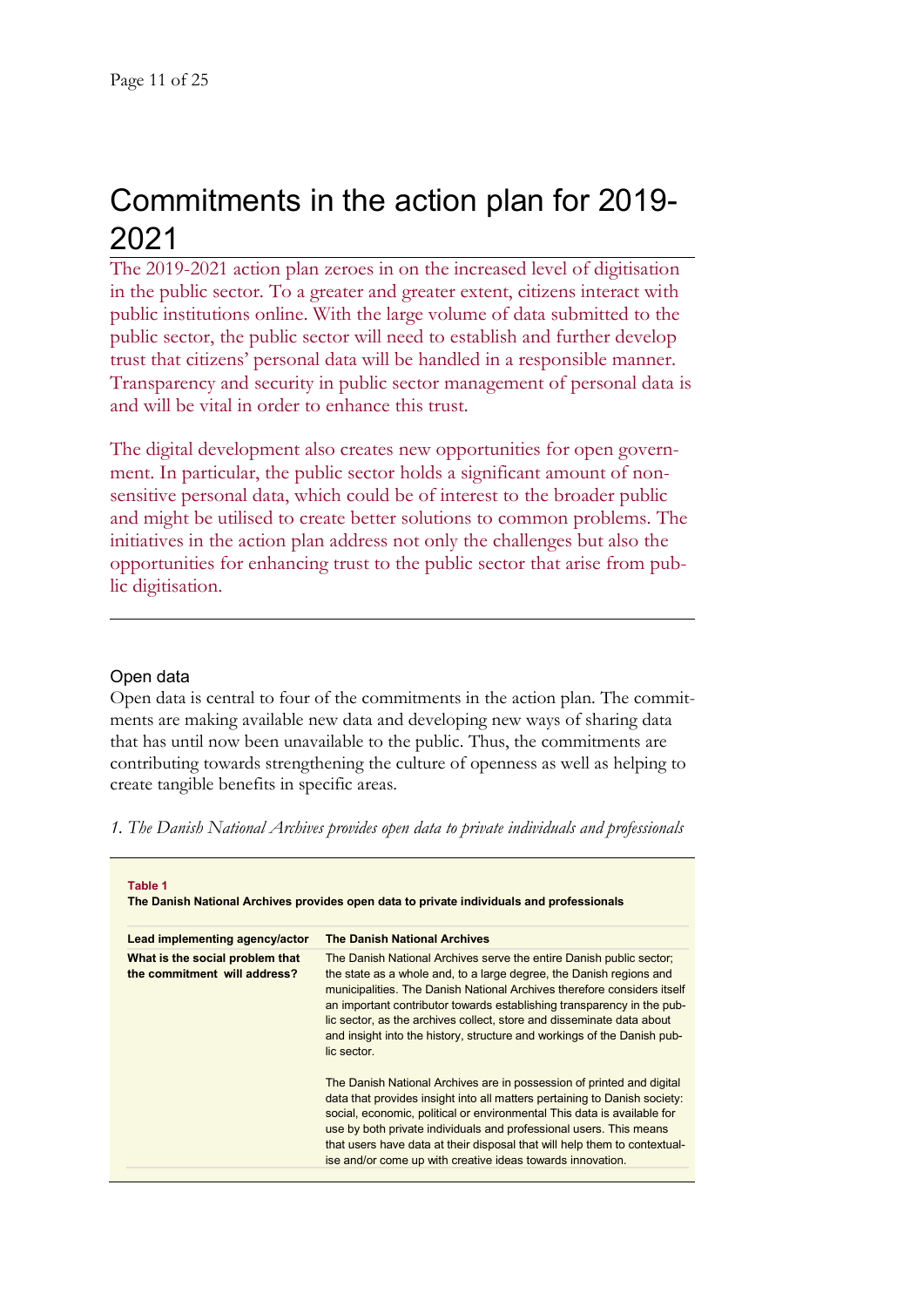|                                                                                                                            | The Danish National Archives work constantly towards making it eas-<br>ier for users to access and use data. Examples of this include the de-<br>velopment of search services and the conversion of data to familiar<br>data formats, enabling the use of this data for clarification, develop-<br>ment and innovation. Granting the public sector access to paper-<br>based data is a well-established practice within the Danish National<br>Archives. This initiative therefore concerns the provision of improved<br>service to those using the public sector's digital data.<br>What does the commitment entail? The commitment entails three activities: |                  |
|----------------------------------------------------------------------------------------------------------------------------|----------------------------------------------------------------------------------------------------------------------------------------------------------------------------------------------------------------------------------------------------------------------------------------------------------------------------------------------------------------------------------------------------------------------------------------------------------------------------------------------------------------------------------------------------------------------------------------------------------------------------------------------------------------|------------------|
|                                                                                                                            | 1) Better presentation of metadata<br>Information (metadata) about data (copies of the authorities' IT sys-<br>tems) that are submitted to the Danish National Archives will be made<br>available to users as soon as the data is received, allowing it to be ref-<br>erenced.                                                                                                                                                                                                                                                                                                                                                                                 |                  |
|                                                                                                                            | 2) Improved overview of data:<br>An overview of all state IT systems submitted to the Danish National<br>Archives will be made available, allowing users to view the entire state<br>system portfolio. At the present time, the Danish National Archives are<br>only able to provide information about all public IT systems that are<br>submitted for archival purposes. In future, the Danish National Ar-<br>chives will be able to provide information about all IT systems, be they<br>reported, archived or obsolete.                                                                                                                                    |                  |
|                                                                                                                            | 3) Ability to provide data in a free, easy manner<br>Data that is immediately available in accordance with the Danish Ar-<br>chives Act must be able to be freely provided in a user-friendly format.<br>Ideally, data must be able to be downloaded.                                                                                                                                                                                                                                                                                                                                                                                                          |                  |
| How will the commitment contrib-<br>ute towards solving the social<br>problem?                                             | Data originating from the public sector holds a great yet unexploited<br>potential. This commitment aims to contribute towards making better<br>use of this data. The commitment contributes towards openness and<br>transparency in the public sector by making data and overviews avail-<br>able to users in both private and professional capacities.                                                                                                                                                                                                                                                                                                       |                  |
|                                                                                                                            | The commitment offers private and professional users: insights into<br>the operations of the public sector, analysis of problematic issues us-<br>ing data that originates from the public sector, access to data that has<br>the potential to enable the development of new services.                                                                                                                                                                                                                                                                                                                                                                         |                  |
| <b>OGP values?</b>                                                                                                         | Why is this commitment relevant to The commitment helps to make information more freely available, im-<br>proves the quality of the information that is available and increases the<br>public's ability to access this information. The commitment therefore<br>creates improved potential for citizen involvement and contributes to-<br>wards public responsibility in the form of increased and open access<br>to data.                                                                                                                                                                                                                                     |                  |
|                                                                                                                            | The commitment provides insight into the core of the IT-systems of the<br>public sector, thereby allowing citizens and other stakeholders im-<br>proved insight and ability to understand and access the public admin-<br>istration. By promoting openness and transparency about the history,<br>structure and workings of the public sector, this commitment also aims<br>to increase trust in how the public sector is organised.                                                                                                                                                                                                                           |                  |
| Milestone activity with a<br>verifiable deliverable                                                                        | <b>Start date</b>                                                                                                                                                                                                                                                                                                                                                                                                                                                                                                                                                                                                                                              | <b>End date</b>  |
| 1) improved presentation<br>of metadata: preparation of<br>project, incl. analysis, im-<br>plementation and market-<br>ing | 31 August 2019                                                                                                                                                                                                                                                                                                                                                                                                                                                                                                                                                                                                                                                 | 31 December 2020 |
| Improved overview of data:<br>the ongoing overview is<br>provided via www.sa.dk.                                           | 01 January 2020                                                                                                                                                                                                                                                                                                                                                                                                                                                                                                                                                                                                                                                | 31 December 2020 |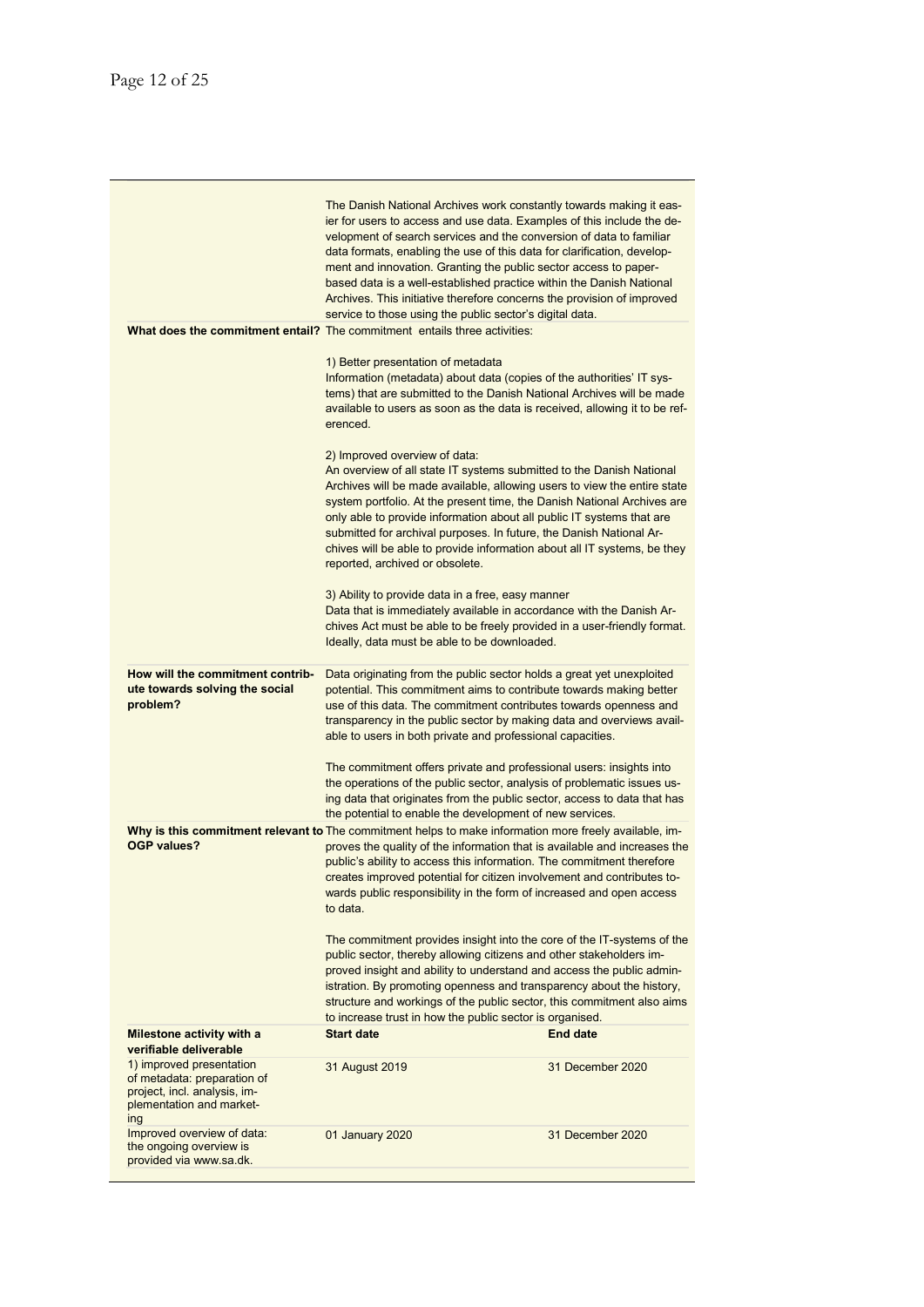| Free and easy availability<br>of data: choosing data that<br>is particularly relevant to<br>OGP values, preparation<br>and development of down-<br>load functionality | 31 August 2019                | 31 December 2020<br>(implementation of func-<br>tionality in 2021) |
|-----------------------------------------------------------------------------------------------------------------------------------------------------------------------|-------------------------------|--------------------------------------------------------------------|
| Name of responsible person from Anne Sofie Fink<br>implementing agency                                                                                                |                               |                                                                    |
| <b>Title, department</b>                                                                                                                                              | Area manager, Digital Service |                                                                    |
| <b>Email and Phone</b>                                                                                                                                                | asf@sa.dk                     |                                                                    |
| Other actors involved                                                                                                                                                 |                               |                                                                    |

Source: The Danish National Archives

# *2. Open data on workplace health and safety*

| Table 2<br>Open data on workplace health and safety             |                                                                                                                                                                                                                                                                                                                                                                                                                                                                                                                                                                                                                                                                                      |  |
|-----------------------------------------------------------------|--------------------------------------------------------------------------------------------------------------------------------------------------------------------------------------------------------------------------------------------------------------------------------------------------------------------------------------------------------------------------------------------------------------------------------------------------------------------------------------------------------------------------------------------------------------------------------------------------------------------------------------------------------------------------------------|--|
| Lead implementing agency/actor                                  | <b>The Danish Working Environment Authority</b>                                                                                                                                                                                                                                                                                                                                                                                                                                                                                                                                                                                                                                      |  |
| What is the social problem that<br>the commitment will address? | Data about working environment can produce insights into important<br>working environment risks in relation to geographic location, industry,<br>job types etc. The working environment sector holds large amounts of<br>data that, as open data, has the potential to help motivate and qualify<br>companies' and other actors' working environment commitments,<br>while also helping to produce a basis for well-functioning, productive<br>companies, new solutions and services, as well as societal growth.                                                                                                                                                                    |  |
|                                                                 | There is a general lack of qualified data in this field. The expert com-<br>mittee for improving working environment initiatives drew attention to<br>the large potential for strengthening knowledge by working with the<br>collection and processing of existing and new data in a more system-<br>atic manner.                                                                                                                                                                                                                                                                                                                                                                    |  |
|                                                                 | What does the commitment entail? The overall goal of this commitment is to collect data about the work-<br>ing environment of companies and the Danish Working Environment<br>Authority's findings in a joint database and to make that data available<br>to the public as open data.                                                                                                                                                                                                                                                                                                                                                                                                |  |
|                                                                 | The Danish Working Environment Authority possesses various pieces<br>of information which are integrated into case management systems,<br>etc., that have not yet been made available. Examples include infor-<br>mation about feedback to Danish Working Environment Authority or-<br>ders, data about working environment complaints and data from in-<br>spectors' inspection notes. If this data is to add value in our society, it<br>needs to be activated.                                                                                                                                                                                                                    |  |
|                                                                 | The database should not only hold the Danish Working Environment<br>Authority's current data. It should also be enriched with new data that<br>can indicate the general state of the working environment and the po-<br>tential in regards to preventative measures at companies. This may in-<br>volve new internal data from registrations and new data from external<br>actors, such as inspections data from the Danish Veterinary and Food<br>Administration, the Danish Safety Technology Authority and the Dan-<br>ish Business Authority, salary and other information from the Danish<br>Customs and Tax Administration (SKAT) about ability and willingness<br>to pay etc. |  |
|                                                                 | Open working environment data is made available as presentations on                                                                                                                                                                                                                                                                                                                                                                                                                                                                                                                                                                                                                  |  |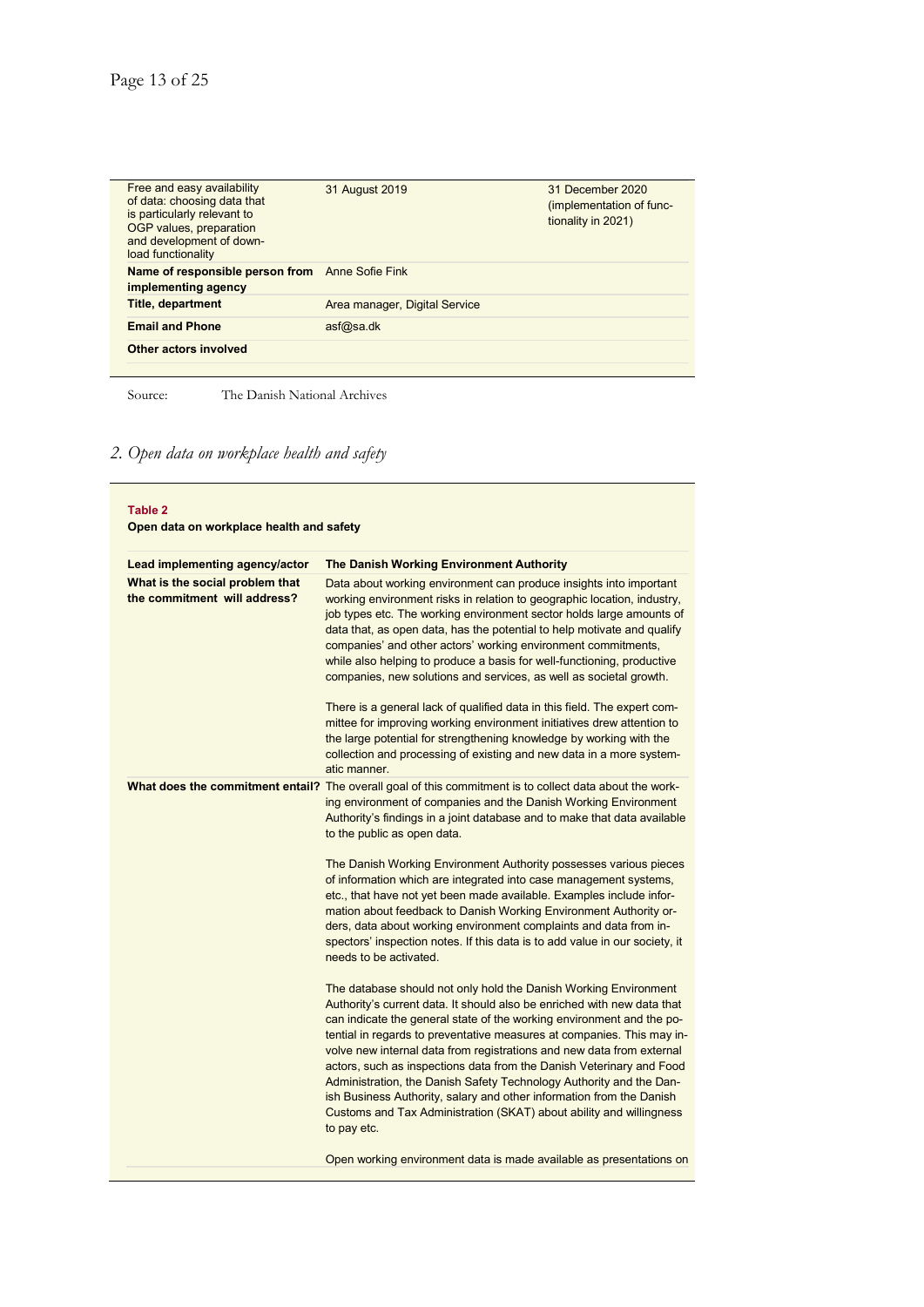Ē

| How will the commitment contrib-<br>ute towards solving the social                                                                                        | the Danish Working Environment Authority's website and on a new<br>API solution. Benchmarking data is also presented for the individual<br>companies in the ADVI self-service solution. To produce value from<br>this commitment to qualify and present working environment data, the<br>Danish Working Environment Authority will engage in ongoing dia-<br>logue with other public authorities, organisations, companies and<br>other stakeholders about requirements for, use and value of data.<br>It is expected that opening access to working environment data will re-<br>sult in that a broader group of people, public organisations and private            |                 |
|-----------------------------------------------------------------------------------------------------------------------------------------------------------|-----------------------------------------------------------------------------------------------------------------------------------------------------------------------------------------------------------------------------------------------------------------------------------------------------------------------------------------------------------------------------------------------------------------------------------------------------------------------------------------------------------------------------------------------------------------------------------------------------------------------------------------------------------------------|-----------------|
| problem?                                                                                                                                                  | operators will be able to access relevant knowledge and insights<br>about working environment. This access can motivate and qualify<br>working environment commitments and support preventative<br>measures, as well as enabling the development of new services, prod-<br>ucts and more effective solutions, including new business opportuni-<br>ties for certification and working environment operators.                                                                                                                                                                                                                                                          |                 |
|                                                                                                                                                           | A combined database containing qualified and new data would addi-<br>tionally support the work of the Danish Working Environment Author-<br>ity, including strengthening focused inspections and preventative<br>measures, by selecting companies for inspections and communica-<br>tions-based initiatives based on better-qualified selection criteria.                                                                                                                                                                                                                                                                                                             |                 |
| <b>OGP values?</b>                                                                                                                                        | Why is this commitment relevant to The commitment will help to improve the quality of working environ-<br>ment data and the public sector's ability to access it. Open, more ac-<br>cessible working environment data can improve transparency in this<br>area and increase trust that potential working environment risks will be<br>addressed in a fast and efficient manner. The commitment also con-<br>tributes towards qualifying the knowledge base and decision-making<br>basis for companies and other working environment stakeholders,<br>thus helping to support development and innovations processes to-<br>wards a better working environment for all. |                 |
| <b>Additional information</b>                                                                                                                             | The "Open Public Working Environment Data" commitment is part of<br>the initiative towards productive, responsible companies in<br>"Ready for the Jobs of the Future" report that collected the work done<br>by the "Disruption Council" (Disruptionsrådet) and was published on 7<br>February 2019.<br>https://www.regeringen.dk/media/6317/rapport-klar-til-fremtidens-                                                                                                                                                                                                                                                                                             |                 |
| Milestone activity with a                                                                                                                                 | job.pdf<br><b>Start date</b>                                                                                                                                                                                                                                                                                                                                                                                                                                                                                                                                                                                                                                          | <b>End date</b> |
| verifiable deliverable<br>Development of technical                                                                                                        |                                                                                                                                                                                                                                                                                                                                                                                                                                                                                                                                                                                                                                                                       |                 |
| platform                                                                                                                                                  | 01/05/2019                                                                                                                                                                                                                                                                                                                                                                                                                                                                                                                                                                                                                                                            | 31/12/2022      |
| <b>Develop API</b>                                                                                                                                        | 01/08/2019                                                                                                                                                                                                                                                                                                                                                                                                                                                                                                                                                                                                                                                            | 31/10/2019      |
| Development of data about<br>complaints, working envi-<br>ronment, company statis-<br>tics and work-related ill-<br>ness                                  | 01/08/2019                                                                                                                                                                                                                                                                                                                                                                                                                                                                                                                                                                                                                                                            | 31/01/2020      |
| <b>Clarification of how users</b><br>are using existing solutions<br>and the need for new data<br>and data solutions with a<br>view to the plan for 2020. | 01/01/2020                                                                                                                                                                                                                                                                                                                                                                                                                                                                                                                                                                                                                                                            | 01/03/2020      |
| Name of responsible person from<br>implementing agency                                                                                                    | <b>Christoffer Rude</b>                                                                                                                                                                                                                                                                                                                                                                                                                                                                                                                                                                                                                                               |                 |
| <b>Title, department</b>                                                                                                                                  | Deputy manager, Digitisation and Data                                                                                                                                                                                                                                                                                                                                                                                                                                                                                                                                                                                                                                 |                 |
| <b>Email and Phone</b>                                                                                                                                    | chru@at.dk, (+45) 72208823                                                                                                                                                                                                                                                                                                                                                                                                                                                                                                                                                                                                                                            |                 |
| Other involved stakeholders                                                                                                                               |                                                                                                                                                                                                                                                                                                                                                                                                                                                                                                                                                                                                                                                                       |                 |

Source: The Danish Working Environment Authority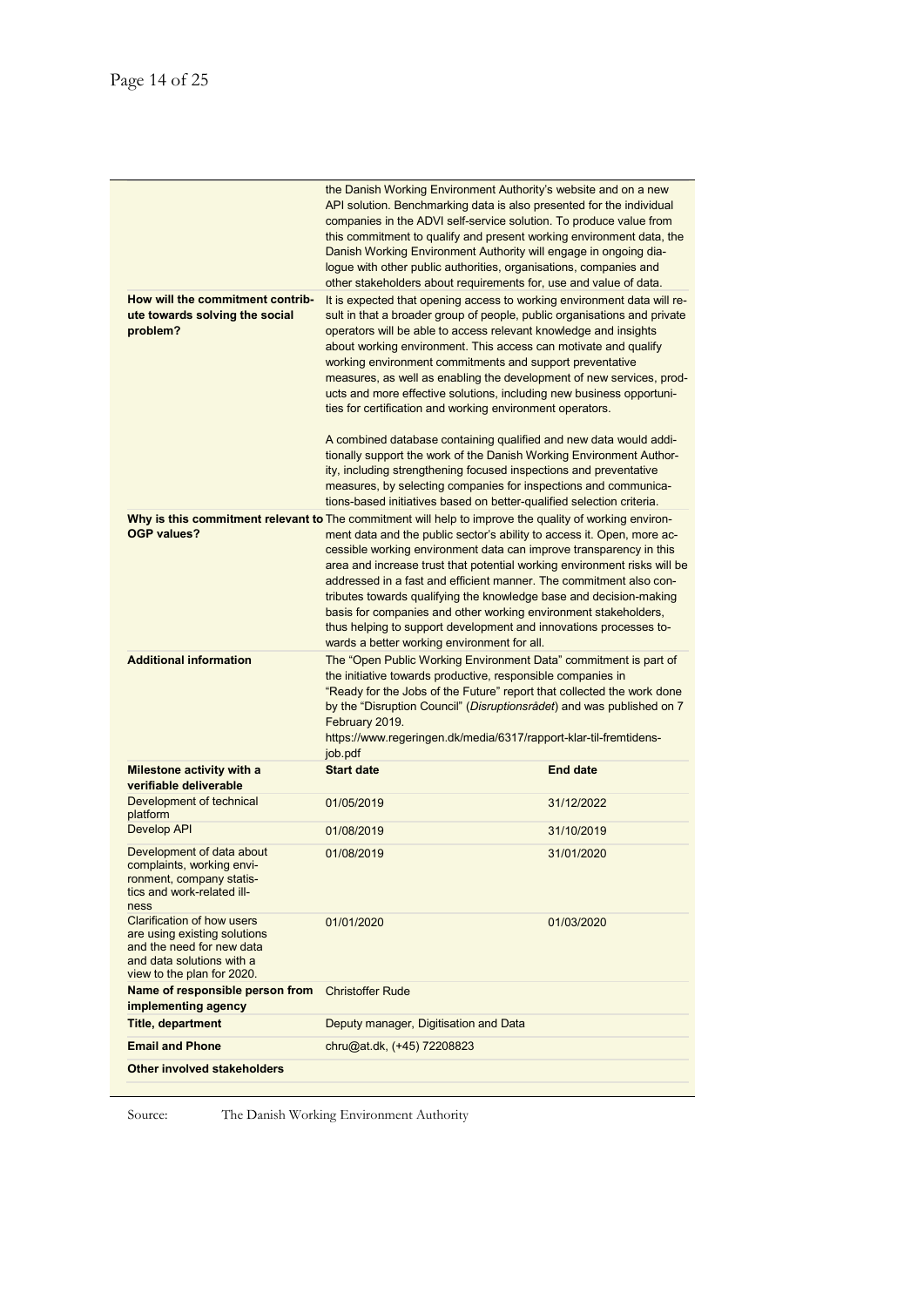# *3. Climate atlas*

| Table 3<br><b>Climate atlas</b>                                                |                                                                                                                                                                                                                                                                                                                                                                                                                                                                                                                                                                                                                                                                                                                                                                                                                           |
|--------------------------------------------------------------------------------|---------------------------------------------------------------------------------------------------------------------------------------------------------------------------------------------------------------------------------------------------------------------------------------------------------------------------------------------------------------------------------------------------------------------------------------------------------------------------------------------------------------------------------------------------------------------------------------------------------------------------------------------------------------------------------------------------------------------------------------------------------------------------------------------------------------------------|
| Lead implementing agency/actor                                                 | The Danish Meteorological Institute (DMI)                                                                                                                                                                                                                                                                                                                                                                                                                                                                                                                                                                                                                                                                                                                                                                                 |
| What is the social problem that<br>the commitment will address?                | DMI is developing a Climate Atlas to better prepare the Danish munici-<br>palities for the extreme weather conditions of the future. The weather<br>of the future will be extreme and will have a negative impact for many<br>citizens, who risk being exposed to flooding, torrential rainstorms and<br>drought. Decision-makers are giving DMI (who possess expertise and<br>data) the opportunity to develop a Climate Atlas, in dialogue with their<br>users. Climate Atlas presents a cohesive image of the extreme<br>weather of the future, which will equip Denmark to accommodate the<br>consequences of climate change, thus being of benefit to society.                                                                                                                                                       |
|                                                                                | The Climate Atlas will contain data about expected future climate<br>change at municipal level and will cover Denmark in its entirety. Mu-<br>nicipalities and other relevant parties will be able to use the common<br>data set to plan appropriate climate adaptation measures, without over<br>or under dimensioning their scope.                                                                                                                                                                                                                                                                                                                                                                                                                                                                                      |
|                                                                                | What does the commitment entail? The Climate Atlas has been prepared based on the DMI's own data,<br>international partnerships and knowledge from UN global climate re-<br>ports that are published at frequent intervals. The Climate Atlas can<br>be considered a "crystal ball" for the climate that is able to estimate<br>the state of the climate in the middle and end of the present century.<br>The Climate Atlas provides a collected database about issues such as<br>anticipated future precipitation until groundwater rises to surface level<br>and sea levels until they rise to coastline levels.                                                                                                                                                                                                        |
|                                                                                | Current climate parameters (e.g. temperature, precipitation, sea levels<br>and flooding) are calculated and compiled at municipal, watershed<br>and coastal levels, but not at a highly localised scale, such as urban<br>district or landowner associations, as the required precision is not pos-<br>sible. Data will present a qualified estimate of how much water levels<br>are expected to rise, the scale and frequency of flooding, torrential<br>rain and drought.                                                                                                                                                                                                                                                                                                                                               |
| How will the commitment contrib-<br>ute towards solving the social<br>problem? | The Climate Atlas will help municipalities to consider how climate<br>changes that lie ahead will affect their respective areas. It would for<br>example be a poor investment, if a municipality were to construct<br>dikes that are too low or build them in the wrong locations. The best<br>way to adapt to climate change is therefore to develop solutions based<br>on data from the Climate Atlas, combined with knowledge about the<br>current local situation.                                                                                                                                                                                                                                                                                                                                                    |
|                                                                                | The Climate Atlas will be able to quantify the levels involved and indi-<br>cate where the problems will be greatest. A further effect analysis,<br>which includes factors such as water table and drainage, will need to<br>be prepared afterwards, using data from sources such as the Climate<br>Atlas and issues specific to the local area. Used in isolation, the Cli-<br>mate Atlas will not be able to provide information about the impact of<br>water in a given municipality because it does not include a registry of<br>factors such as ground water table, drainage, prevention measures<br>and other local factors. The Climate Atlas will be online in a basic form<br>for municipalities during the autumn of 2019, after which it will be de-<br>veloped and updated on an ongoing basis up until 2021. |
| <b>OGP values?</b>                                                             | Why is this commitment relevant to The commitment ensures the validity of data, an authoritative data set,<br>increases transparency by making data available, improves the quality<br>of the information that is available and increases the public's ability to<br>access this information. The commitment establishes a joint national<br>data basis for use in measures towards adaptation to climate change,                                                                                                                                                                                                                                                                                                                                                                                                         |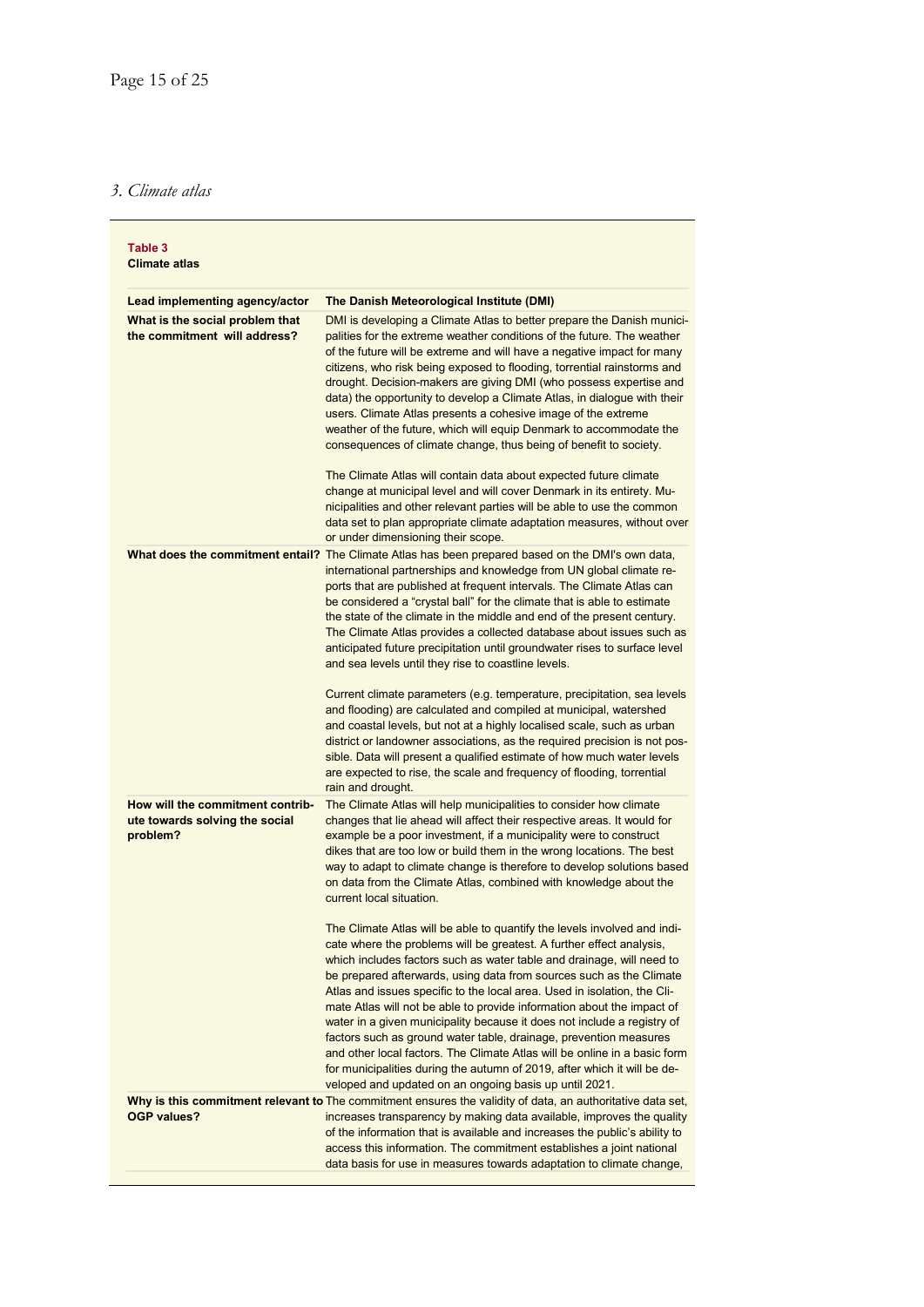|                                                                                                                                                                                                                                                                  | reliable knowledge about the extreme weather conditions we will see<br>in the future, actual estimates for future changes in climate at munici-<br>pal level and access to uniform information across municipal bounda-<br>ries.<br>The commitment also contributes towards informing citizens of the<br>possible consequences of climate change in Denmark, including the |                                                                                                                                                                                                                                                                                                                                                           |
|------------------------------------------------------------------------------------------------------------------------------------------------------------------------------------------------------------------------------------------------------------------|----------------------------------------------------------------------------------------------------------------------------------------------------------------------------------------------------------------------------------------------------------------------------------------------------------------------------------------------------------------------------|-----------------------------------------------------------------------------------------------------------------------------------------------------------------------------------------------------------------------------------------------------------------------------------------------------------------------------------------------------------|
|                                                                                                                                                                                                                                                                  |                                                                                                                                                                                                                                                                                                                                                                            |                                                                                                                                                                                                                                                                                                                                                           |
| <b>Additional information</b>                                                                                                                                                                                                                                    | need to adapt to the climate in their own immediate environment.<br>The Climate Atlas is financed through FL18 to the sum of DKK 27.2<br>million over the four-year duration of the project. Read more about the<br>Climate Atlas here: https://www.dmi.dk/klimaatlas/                                                                                                     |                                                                                                                                                                                                                                                                                                                                                           |
| Milestone activity with a<br>verifiable deliverable                                                                                                                                                                                                              | <b>Start date</b>                                                                                                                                                                                                                                                                                                                                                          | <b>End date</b>                                                                                                                                                                                                                                                                                                                                           |
| Launch of the Climate At-<br>las in basic form                                                                                                                                                                                                                   | 06 October 2019                                                                                                                                                                                                                                                                                                                                                            |                                                                                                                                                                                                                                                                                                                                                           |
| Presentation of data for<br>the following climate varia-<br>bles: precipitation, temper-<br>ature, water table and<br>flooding, and the associ-<br>ated climate indicators.                                                                                      |                                                                                                                                                                                                                                                                                                                                                                            |                                                                                                                                                                                                                                                                                                                                                           |
| Expansion - phase 1<br>Presentation of further cli-<br>mate variables and associ-<br>ated climate indicators,<br>such as wind, evaporation,<br>solar radiation and air hu-<br>midity, as well as 100-year<br>event and worst-case<br>flooding event.             | Q4 2020                                                                                                                                                                                                                                                                                                                                                                    |                                                                                                                                                                                                                                                                                                                                                           |
| Expansion - phase 2<br>All climate variables and<br>indicators to be remodelled<br>using new high-resolution<br>modelling. Data will also<br>be presented as time pro-<br>gressions rather than sim-<br>ple statistical median val-<br>ues for a 30-year period. | Q4 2021                                                                                                                                                                                                                                                                                                                                                                    |                                                                                                                                                                                                                                                                                                                                                           |
| Name of responsible person from Alan Sørensen<br>implementing agency                                                                                                                                                                                             |                                                                                                                                                                                                                                                                                                                                                                            |                                                                                                                                                                                                                                                                                                                                                           |
| <b>Title, department</b>                                                                                                                                                                                                                                         | Project manager                                                                                                                                                                                                                                                                                                                                                            |                                                                                                                                                                                                                                                                                                                                                           |
| <b>Email and Phone</b>                                                                                                                                                                                                                                           | aso@dmi.dk; (+45) 40382027                                                                                                                                                                                                                                                                                                                                                 |                                                                                                                                                                                                                                                                                                                                                           |
| Other involved stakeholders                                                                                                                                                                                                                                      | State stakeholders involved:<br>tal data portals.                                                                                                                                                                                                                                                                                                                          | The Environmental Protection Agency, KDI (Municipality Data and In-<br>frastructure) and the Agency for Data Supply and Efficiency are all in-<br>volved via a comprehensive stakeholder involvement track, to ensure<br>synergy and alignment of expectations in relation to other governmen-                                                            |
|                                                                                                                                                                                                                                                                  | which will continue throughout the whole project.                                                                                                                                                                                                                                                                                                                          | CSOs, companies, international organisations, working groups:<br>Municipalities, supplies and consulting engineers as well as scientific<br>institutions and Local Government Denmark, KTC (Association of<br>Technical Directors in Danish Local Authorities) and the Danish re-<br>gions are all involved through early ongoing stakeholder involvement |
|                                                                                                                                                                                                                                                                  |                                                                                                                                                                                                                                                                                                                                                                            |                                                                                                                                                                                                                                                                                                                                                           |

Source: The Danish Meteorological Institute (DMI)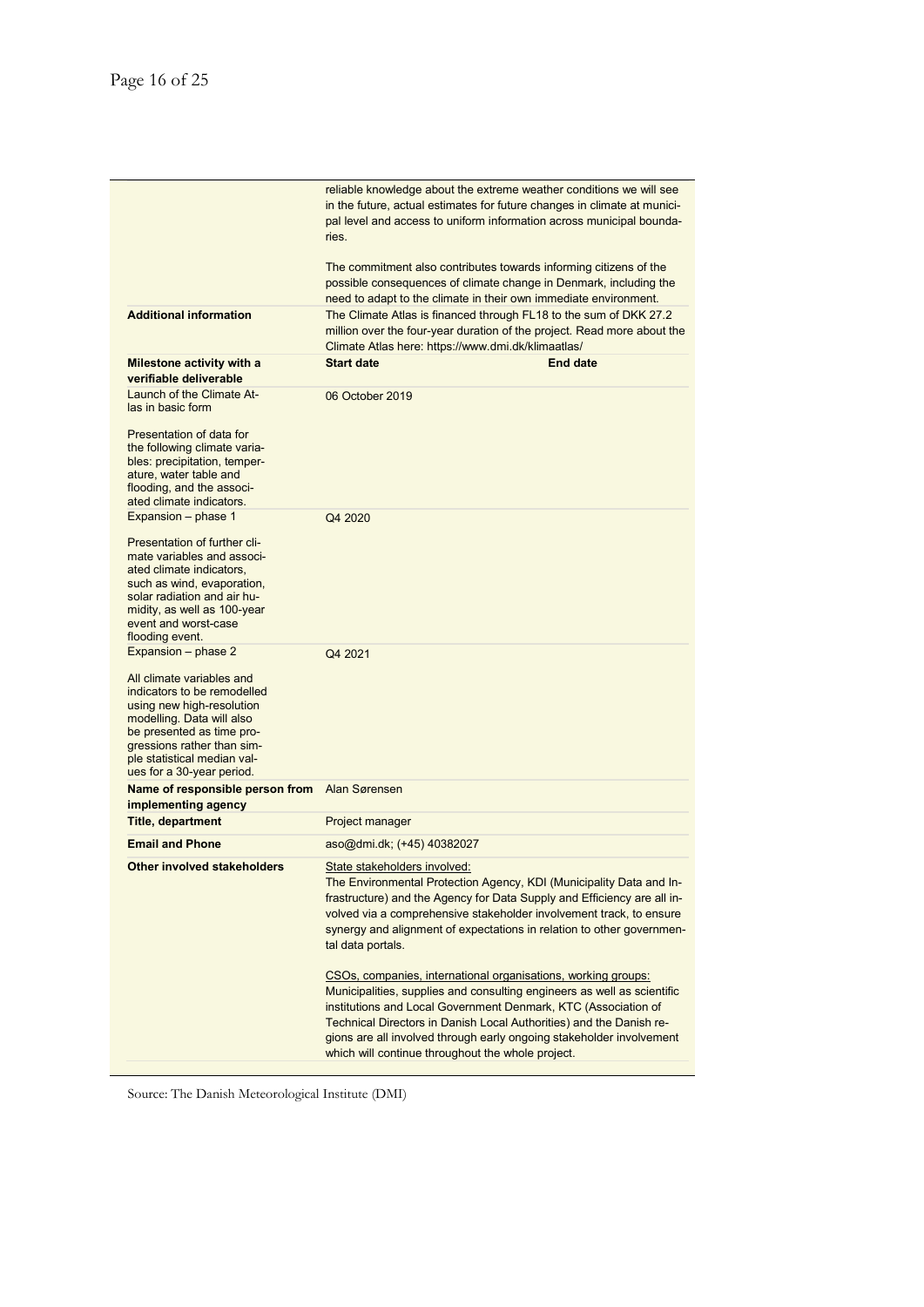# *4. Joint public collaboration on terrain, climate and water data*

| Table 4<br>Joint public collaboration on terrain, climate and water data                                                |                                                                                                                                                                                                                                                                                                                                                                                                                                                                                                                                                                                                                                                                                                                                                                                                                                                                                                                                                                                                                                                                                                                                                                  |                 |
|-------------------------------------------------------------------------------------------------------------------------|------------------------------------------------------------------------------------------------------------------------------------------------------------------------------------------------------------------------------------------------------------------------------------------------------------------------------------------------------------------------------------------------------------------------------------------------------------------------------------------------------------------------------------------------------------------------------------------------------------------------------------------------------------------------------------------------------------------------------------------------------------------------------------------------------------------------------------------------------------------------------------------------------------------------------------------------------------------------------------------------------------------------------------------------------------------------------------------------------------------------------------------------------------------|-----------------|
| Lead implementing agency/actor                                                                                          | The Agency for Data Supply and Efficiency performs the secretarial<br>function for the initiative and therefore has overall responsibility for<br>progress and development. A steering group has been set up with<br>representatives from the Agency for Data Supply and Efficiency, the<br><b>Environmental Protection Agency, Local Government Denmark and</b><br>the Danish Regions.                                                                                                                                                                                                                                                                                                                                                                                                                                                                                                                                                                                                                                                                                                                                                                          |                 |
| What is the social problem that<br>the commitment will address?                                                         | Data about terrain, climate and water has traditionally been compiled<br>and owned by a number of different public authorities. There is a need<br>to increase the availability of relevant data across the various authori-<br>ties for use in the ever-increasing tasks and investment involving ar-<br>eas such as urban planning, climate adaptation, watercourse manage-<br>ment and challenges of rising ground water levels. Furthermore, ac-<br>cess to previously inaccessible data will be increased. User work-<br>shops and analyses have indicated that previous challenges caused<br>by rising ground water levels only partially have been addressed and<br>therefore this commitment has a particular focus on this issue.                                                                                                                                                                                                                                                                                                                                                                                                                       |                 |
|                                                                                                                         | What does the commitment entail? The commitment collects terrain, climate and water data from a num-<br>ber of authorities and actors. A Hydrological Information and Forecast-<br>ing System (HIF) will be set up to provide a unified approach to data.<br>Part of HIF will involve modelled calculations of strata close to the sur-<br>face, with a view to mapping where past, present and future ground<br>water levels were/are/will be in proximity to the surface.                                                                                                                                                                                                                                                                                                                                                                                                                                                                                                                                                                                                                                                                                      |                 |
| How will the commitment contrib-<br>ute towards solving the social<br>problem?                                          | All measures in this initiative are based on needs that have been ex-<br>pressed by users who work with water supply, water drainage, climate<br>adaptation, dissemination of water, climate and terrain data, agricul-<br>ture, urban planning etc.                                                                                                                                                                                                                                                                                                                                                                                                                                                                                                                                                                                                                                                                                                                                                                                                                                                                                                             |                 |
| <b>OGP values?</b><br><b>Additional information</b>                                                                     | Why is this commitment relevant to The projects under this commitment differ in nature and will be able to<br>create quality improvements and add value for a number of admin-<br>istrations and private stakeholders. This value is partly due to the gen-<br>eration of data that results in an improved basis for decision-making.<br>Data in the commitment will be publicly accessible, which means that<br>all actors, e.g. authorities, advisors, citizens and interest groups will be<br>able to access the data, which may form part of the basis for decision-<br>making by public authorities. Publicly accessible terrain, climate and<br>water data help to inform the dialogue about the best way for us to<br>manage climate change. It is important that transparency and trust will<br>be assured in the decisions that are intended to secure Denmark for<br>the future in a time where torrential rain is more frequent, winters are<br>wetter and summers are dryer. Open terrain, climate and water data<br>will help to increase the legitimacy of coming years' climate adapta-<br>tion, urban planning and investment in infrastructure. |                 |
|                                                                                                                         | Total budget of DKK 43 million. This does not include the cost of sala-<br>ries for the involved parties. The commitment is part of the Joint Public<br>Digitisation Strategy 2016-2020 (commitment 6.1 Joint terrain, climate<br>and water data). Other plans for the sector: Supply strategy, 2016.                                                                                                                                                                                                                                                                                                                                                                                                                                                                                                                                                                                                                                                                                                                                                                                                                                                            |                 |
| Milestone activity with a<br>verifiable deliverable                                                                     | <b>Start date</b>                                                                                                                                                                                                                                                                                                                                                                                                                                                                                                                                                                                                                                                                                                                                                                                                                                                                                                                                                                                                                                                                                                                                                | <b>End date</b> |
| <b>Hydrological Information</b><br>and Forecasting company<br>Part 1: collection and<br>presentation of data            | August 2018                                                                                                                                                                                                                                                                                                                                                                                                                                                                                                                                                                                                                                                                                                                                                                                                                                                                                                                                                                                                                                                                                                                                                      | December 2020   |
| <b>Hydrological Information</b><br>and Forecasting company<br>Parts 2-4: Calculations of<br>groundwater in proximity to | August 2018                                                                                                                                                                                                                                                                                                                                                                                                                                                                                                                                                                                                                                                                                                                                                                                                                                                                                                                                                                                                                                                                                                                                                      | December 2020   |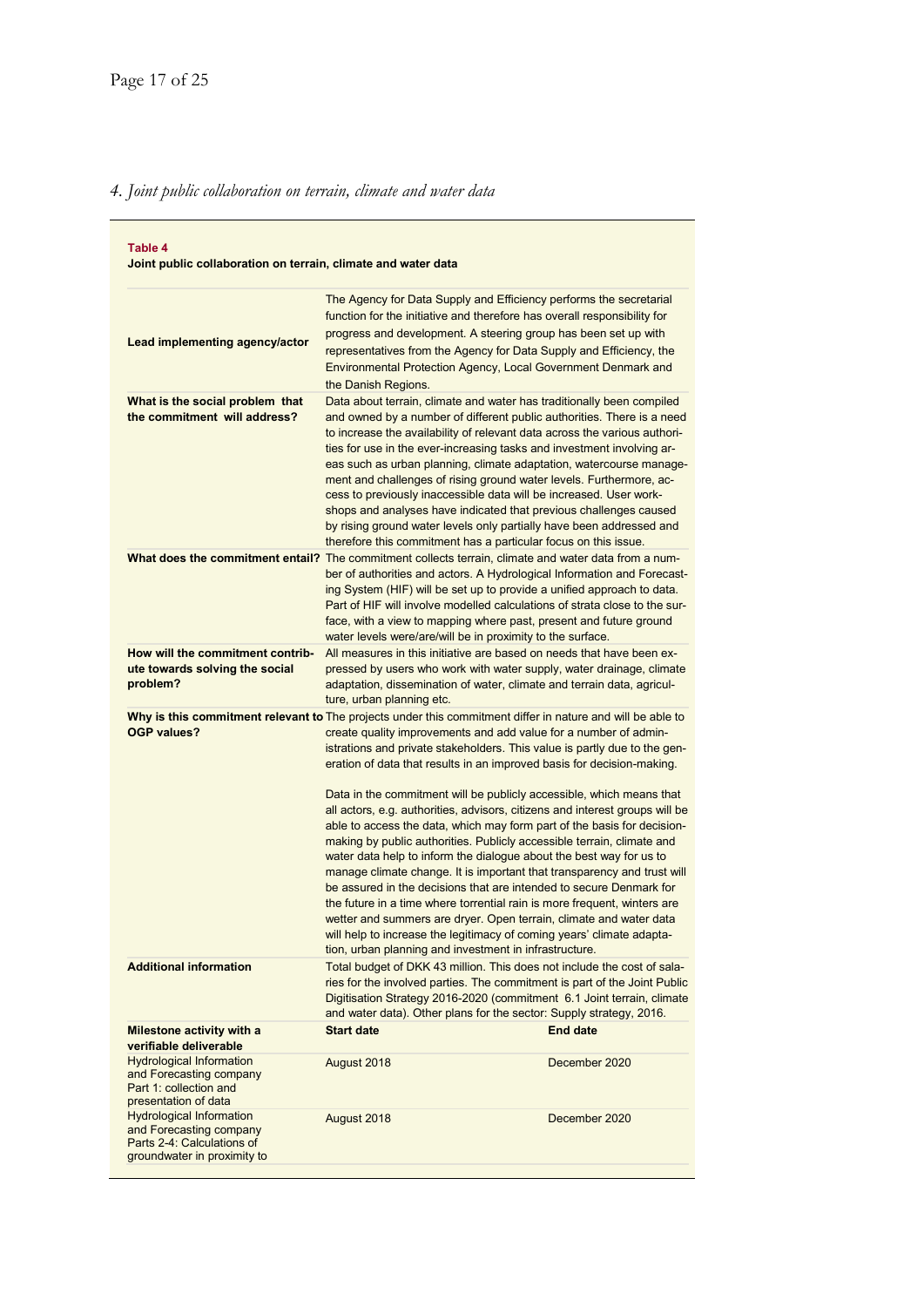Ë

| the surface and water flow<br>in watercourses                              |                                                                                                                                                                                                                                                                                                                                                                                                                                                                                                                           |                   |
|----------------------------------------------------------------------------|---------------------------------------------------------------------------------------------------------------------------------------------------------------------------------------------------------------------------------------------------------------------------------------------------------------------------------------------------------------------------------------------------------------------------------------------------------------------------------------------------------------------------|-------------------|
| Technical improvement of<br><b>Point Discharge System</b><br>(PULS)        | August 2017                                                                                                                                                                                                                                                                                                                                                                                                                                                                                                               | December 2020     |
| Watercourses reference                                                     | August 2017                                                                                                                                                                                                                                                                                                                                                                                                                                                                                                               | <b>April 2020</b> |
| Collection of watercourse<br>data<br>(Form data and hydromet-<br>ric data) | August 2018                                                                                                                                                                                                                                                                                                                                                                                                                                                                                                               | December 2020     |
| Name of responsible person from<br>implementing agency                     | Janus Gohr Mørk                                                                                                                                                                                                                                                                                                                                                                                                                                                                                                           |                   |
| <b>Title, department</b>                                                   | Head of the Secretariat for Terrain, Climate and Water<br>The Danish Agency for Data Supply and Efficiency                                                                                                                                                                                                                                                                                                                                                                                                                |                   |
| <b>Email and Phone</b>                                                     | jagmo@sdfe.dk<br>$(+45)$ 26712025                                                                                                                                                                                                                                                                                                                                                                                                                                                                                         |                   |
| Other involved stakeholders                                                | State stakeholders involved:<br>The National Geological Studies for Denmark and Greenland, Den-<br>mark's Meteorological Institute, the Danish Coastal Authority. Other<br>partners include: the Danish Road Directorate and Banedanmark (rail-<br>way network).<br>CSOs, companies, international organisations, working groups:<br>Water abstraction supplies, waste water supplies, advisors (climate<br>adaptation, watercourses, scheduling etc.).<br>Workshops have been conducted with a broad spectrum of private |                   |
|                                                                            | and public actors. Project and follow-up groups have also been set up<br>with supply and public users etc.                                                                                                                                                                                                                                                                                                                                                                                                                |                   |

Source: The Danish Agency for Data Supply and Efficiency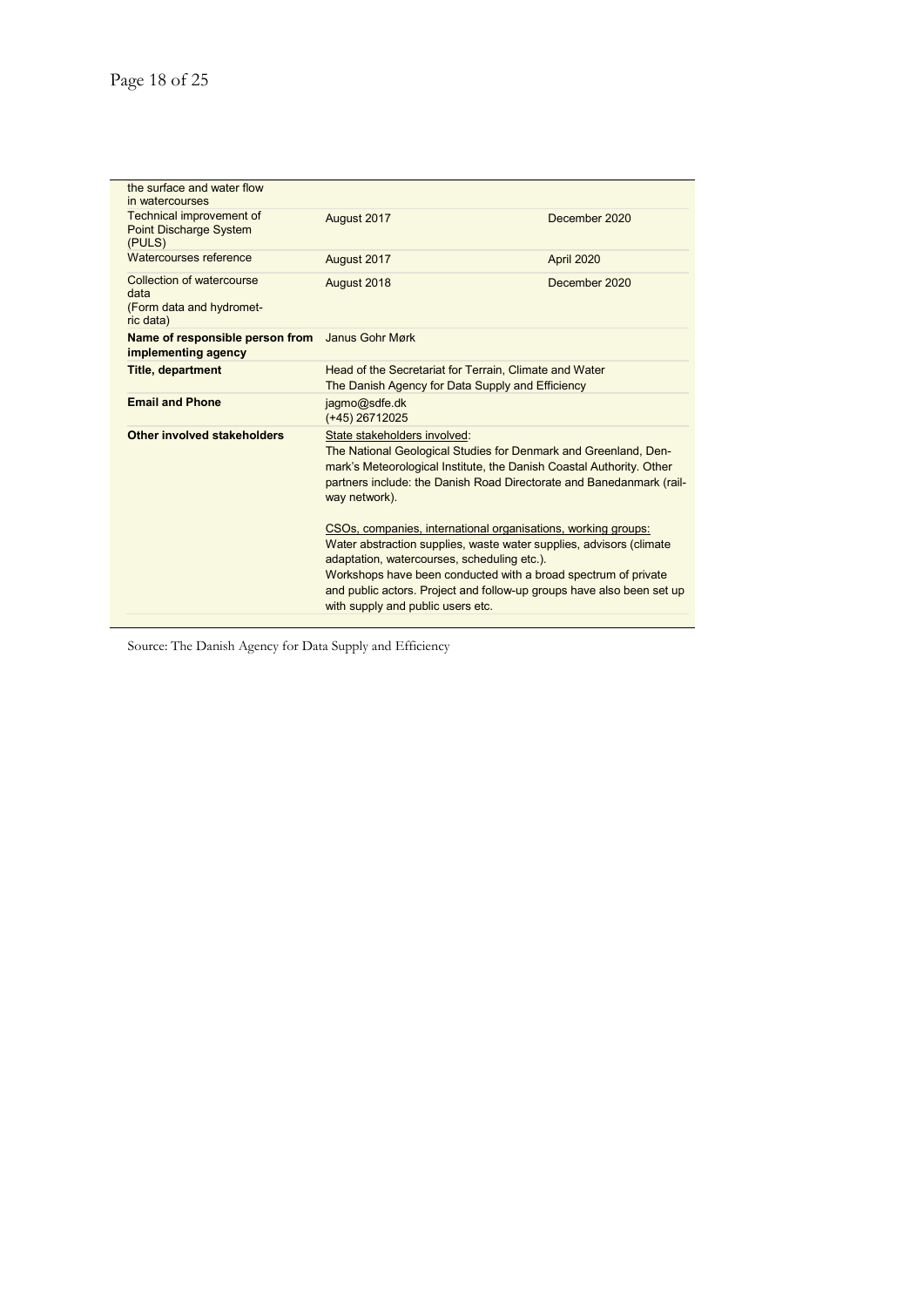### Securing trust in data processing by the public sector

Citizens' trust that their personal data is handled in a responsible manner by public authorities is crucial to the continued development of a more cohesive digital public sector. It can sometimes be difficult to establish a total overview of what information and personal data that has been collected and is being used by public authorities. This commitment intends to ensure transparency in data processing by the public sector by giving citizens access to their own data in an easily accessible, user-friendly way that will help citizens to feel secure in the digitisation process.

|  |  |  |  | 5. My overview ("Mit overblik") |
|--|--|--|--|---------------------------------|
|--|--|--|--|---------------------------------|

| Table 5<br><b>My Overview</b>                                                  |                                                                                                                                                                                                                                                                                                                                                                                                                                                                                                                                                                                                                                                                                                                                                                                                                                                                                                                                                                  |
|--------------------------------------------------------------------------------|------------------------------------------------------------------------------------------------------------------------------------------------------------------------------------------------------------------------------------------------------------------------------------------------------------------------------------------------------------------------------------------------------------------------------------------------------------------------------------------------------------------------------------------------------------------------------------------------------------------------------------------------------------------------------------------------------------------------------------------------------------------------------------------------------------------------------------------------------------------------------------------------------------------------------------------------------------------|
| Lead implementing agency/actor                                                 | The Danish Agency for Digitisation                                                                                                                                                                                                                                                                                                                                                                                                                                                                                                                                                                                                                                                                                                                                                                                                                                                                                                                               |
| What is the social problem that<br>the commitment will address?                | The conversion to digital processes since the beginning of the millen-<br>nium has led the Internet to become the main way that Danes inter-<br>face with the public sector. However, it can sometimes be difficult to<br>establish a total overview of what information and personal data that<br>has been collected and is being used by public authorities. It can also<br>be difficult to gain an overview of ongoing cases with the various au-<br>thorities. This can cause confusion for the citizen and unnecessary ad-<br>ministration for the authority. These challenges will be effectively ac-<br>commodated when My Overview is launched.                                                                                                                                                                                                                                                                                                          |
| What does the commitment entail                                                | My Overview is a personalised, user-friendly page on borger.dk that<br>presents the citizen with a combined digital overview. The most im-<br>portant data that public authorities have about each user will be com-<br>bined in one place. This will present a full overview of ongoing case<br>processing, economic support that has been awarded, outstanding<br>payments, deadlines, agreements with the public sector etc.<br>In other words, My Overview will be an information guide for the citi-<br>zen that will supplement existing authorities' platforms. Being closely<br>linked to other public authorities, My Overview will ensure that relevant<br>existing data is only presented for the benefit of the citizen.                                                                                                                                                                                                                             |
| How will the commitment contrib-<br>ute towards solving the social<br>problem? | Based on citizens' need to access their own data in a personalised so-<br>lution, My Overview will help to ensure that citizens feel secure about<br>public sector digitisation. Currently citizens are far too frequently un-<br>certain about what information the authorities hold as well as who to<br>contact for an overview of this information. My Overview will allow citi-<br>zens to experience a new and far more manageable way of accessing<br>their own data. As the individual citizen will have easily manageable<br>access to the most important and relevant data, this will mean better<br>clarity and insights, for instance making citizens better able to follow<br>the progress of their own cases. The solution will also send notifica-<br>tions to the citizen about agreements with the public sector, thus mak-<br>ing it easier for the citizen to plan their time, as well as contribute to<br>reduce the failure to attend rate. |
| OGP values?                                                                    | Why is this commitment relevant to Open government, access and insight are key elements towards de-<br>veloping trust in public digitisation. My Overview will help to increase<br>transparency between the public sector and citizens by creating a plat-<br>form that will combine the display of already existing data, giving citi-<br>zens an improved overview of their own data. It will thus be easier for<br>citizens to inform the authorities of any information that may be incor-<br>rect or deficient. Interaction and collaboration between citizens and<br>the public sector will be improved as a result, making citizens better                                                                                                                                                                                                                                                                                                                |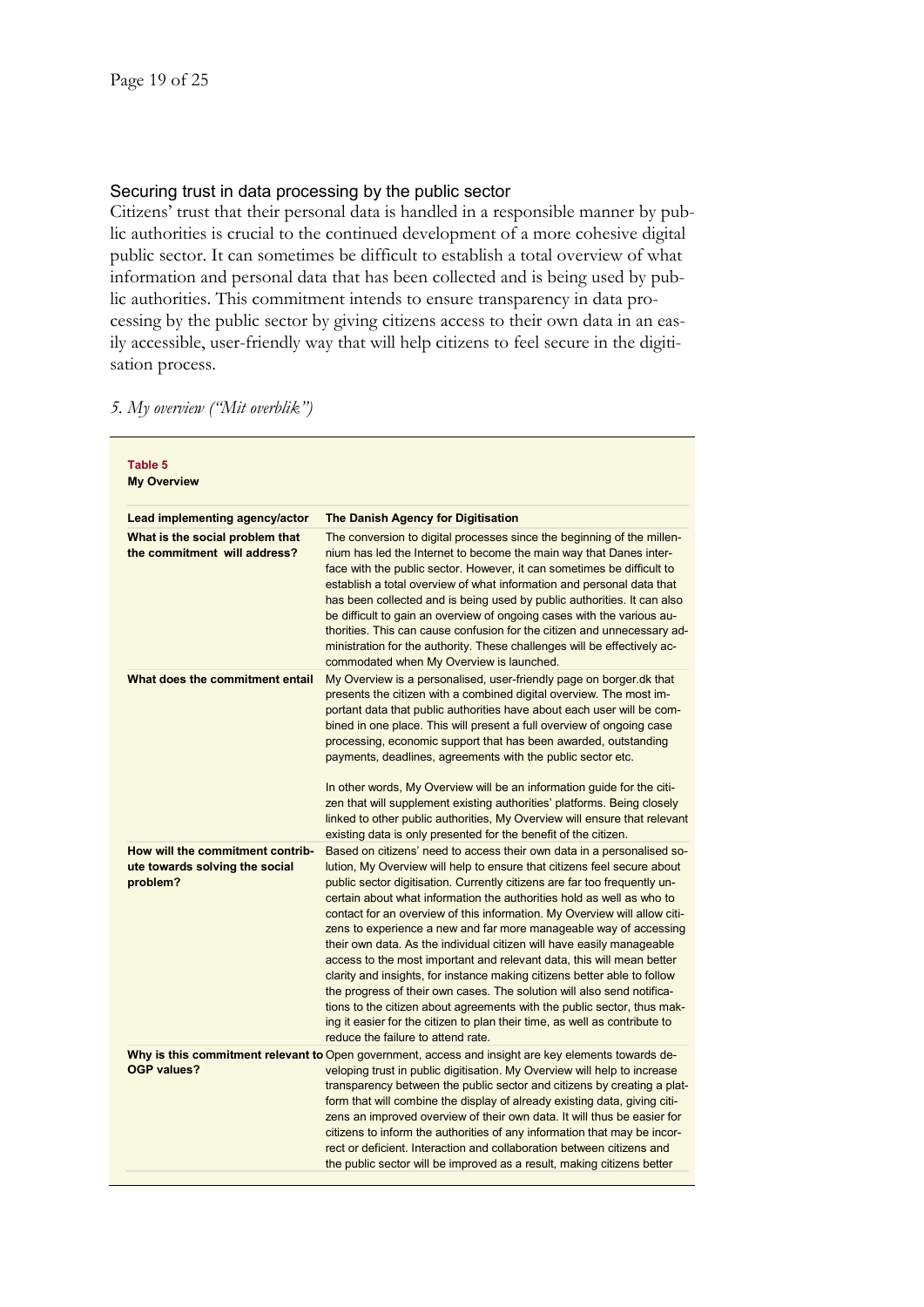|                                                        | able to follow the use and sharing of data in the public sector. My<br>Overview is therefore an important step towards increasing trust in<br>that Digital Denmark is a safe and secure space for the individual.                      |                                                                                     |
|--------------------------------------------------------|----------------------------------------------------------------------------------------------------------------------------------------------------------------------------------------------------------------------------------------|-------------------------------------------------------------------------------------|
| <b>Additional information</b>                          | https://www.fm.dk/~/media/files/nyheder/pressemed-<br>delelser/2019/09/aftale-om-regionernes-oekonomi-for-<br>2020.ashx?la=da (page 19)                                                                                                |                                                                                     |
| Milestone activity with a<br>verifiable deliverable    | <b>Start date</b><br>My Overview will be implemented in four<br>annual stages leading up to 2023. Below<br>are examples of data that is expected to<br>be available in the particular year/stage.                                      | End date<br>Full implementation of My<br>Overview is expected at<br>the end of 2023 |
| 2020                                                   | Personal and contact information, occupa-<br>tion and benefits                                                                                                                                                                         |                                                                                     |
| 2021                                                   | Health, schools, housing, economy and tax                                                                                                                                                                                              |                                                                                     |
| 2022                                                   | Family situation, daycare, leisure and cul-<br>ture<br>Combined overview of agreements with<br>the public sector, deadlines and outstand-<br>ing payments.                                                                             |                                                                                     |
| 2023                                                   | Construction, transport, livestock, fisheries<br>etc.                                                                                                                                                                                  |                                                                                     |
| Name of responsible person from<br>implementing agency | Nina Husfeldt Clasen                                                                                                                                                                                                                   |                                                                                     |
| <b>Title, department</b>                               | Head of the Office for Digital Services                                                                                                                                                                                                |                                                                                     |
| <b>Email and Phone</b>                                 | nhc@digst.dk                                                                                                                                                                                                                           |                                                                                     |
| Other involved stakeholders                            | State stakeholders involved:<br>Because this involves relevant citizen-oriented data, all ministries are<br>required to contribute to My Overview, with the exception of the Minis-<br>try of Industry, Business and Financial Affairs |                                                                                     |
|                                                        | CSOs, companies, international organisations, working groups:<br>Municipalities, regions and Danish unemployment insurance funds (A-<br>kasser)                                                                                        |                                                                                     |

Source: The Danish Agency for Digitisation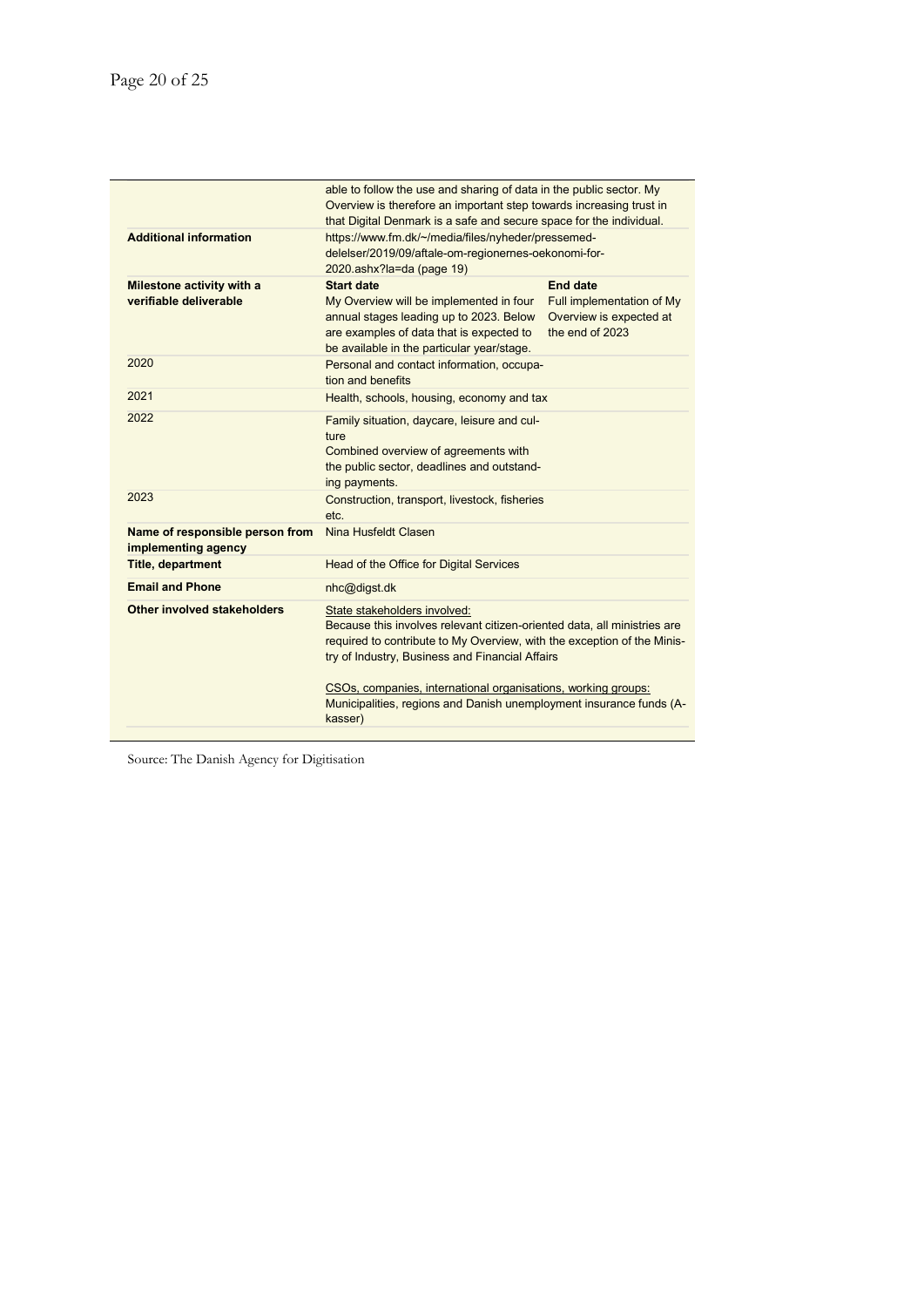#### Supporting rule of law in the social sector

Trust in public sector case management can be further improved by increasing transparency in the public administration. One of the commitments in the action plan focuses on this area by setting up an independent rule of law assurance unit, the role of which will include the preparation of analyses on case management times, case information and compliance with public administration regulations.

#### *6. Independent rule of law assurance unit within the Danish Appeals Agency*

| Table 6<br>Independent rule of law assurance unit within the Danish Appeals Agency |                                                                                                                                                                                                                                                                                                                                                                                                                                                                                                                                                                                                                                                                                                                     |  |
|------------------------------------------------------------------------------------|---------------------------------------------------------------------------------------------------------------------------------------------------------------------------------------------------------------------------------------------------------------------------------------------------------------------------------------------------------------------------------------------------------------------------------------------------------------------------------------------------------------------------------------------------------------------------------------------------------------------------------------------------------------------------------------------------------------------|--|
| Lead implementing agency/actor                                                     | <b>The Ministry of Social Affairs</b>                                                                                                                                                                                                                                                                                                                                                                                                                                                                                                                                                                                                                                                                               |  |
| What is the social problem that<br>the commitment will address?                    | The latest released overview of Denmark showed that the percentage<br>of social sector municipal decisions that were overturned by the Dan-<br>ish Appeals Agency is very high. The Special Allocations Fund Agree-<br>ment for 2018 saw the launch of a number of initiatives towards im-<br>proving the quality of case processing in the handicap sector, but<br>there is still a need to increase social sector transparency to benefit<br>municipalities and citizens.                                                                                                                                                                                                                                         |  |
|                                                                                    | What does the commitment entail? It was agreed in the Special Allocations Fund Agreement for 2019-<br>2022 that an independent rule of law unit would be set up that would<br>be institutionally anchored in the Danish Appeals Agency. Its roles<br>would include preparing descriptive analyses and surveys of municipal<br>practices that affect citizens' legal certainty. These analyses would be<br>able to investigate issues such as case processing times and provide<br>information about cases and compliance with administrative regula-<br>tions, including regulations on justification, party consultation etc. in<br>the social sector, which include handicaps, vulnerable children and<br>adults. |  |
|                                                                                    | In association with the rule of law unit, an advisory body will be set up<br>that is comprised of representatives from six to eight organisations<br>within the social sector. These organisations could include the Danish<br>Bar and Law Society, the Institute for Human Rights, Danish Disability<br>Organisations and labour market parties. The task of the advisory<br>body will be to point out themes and problem areas where the rule of<br>law unit should prepare descriptive analyses and investigations.                                                                                                                                                                                              |  |
| How will the commitment contrib-<br>ute towards solving the social<br>problem?     | The advisory body will disseminate the work of the rule of law unit and<br>reports that the unit has produced to the minister and the Danish Par-<br>liament's Domestic and Social Affairs Committee, also making it ac-<br>cessible to municipalities and citizens. In this way, the commitment will<br>increase transparency in the social sector, for the benefit of both mu-<br>nicipalities and citizens.                                                                                                                                                                                                                                                                                                      |  |
|                                                                                    | The rule of law unit's analyses and investigations will also be con-<br>cluded with a summary report that the advisory body will send to the<br>Minister of Social Affairs and the Danish Parliament's Domestic and<br>Social Affairs Committee.                                                                                                                                                                                                                                                                                                                                                                                                                                                                    |  |
|                                                                                    | The Domestic and Social Affairs Committee will be updated once a<br>year at a meeting with the Minister of Social Affairs about the previous<br>year's work and reporting by the rule of law unit. It will then be possi-<br>ble to convene discussions in the political agreement group on an as-<br>needed basis.                                                                                                                                                                                                                                                                                                                                                                                                 |  |
| OGP values?                                                                        | Why is this commitment relevant to The commitment will help citizens and municipalities to gain insight<br>about municipal social sector practices, thus improving transparency.                                                                                                                                                                                                                                                                                                                                                                                                                                                                                                                                    |  |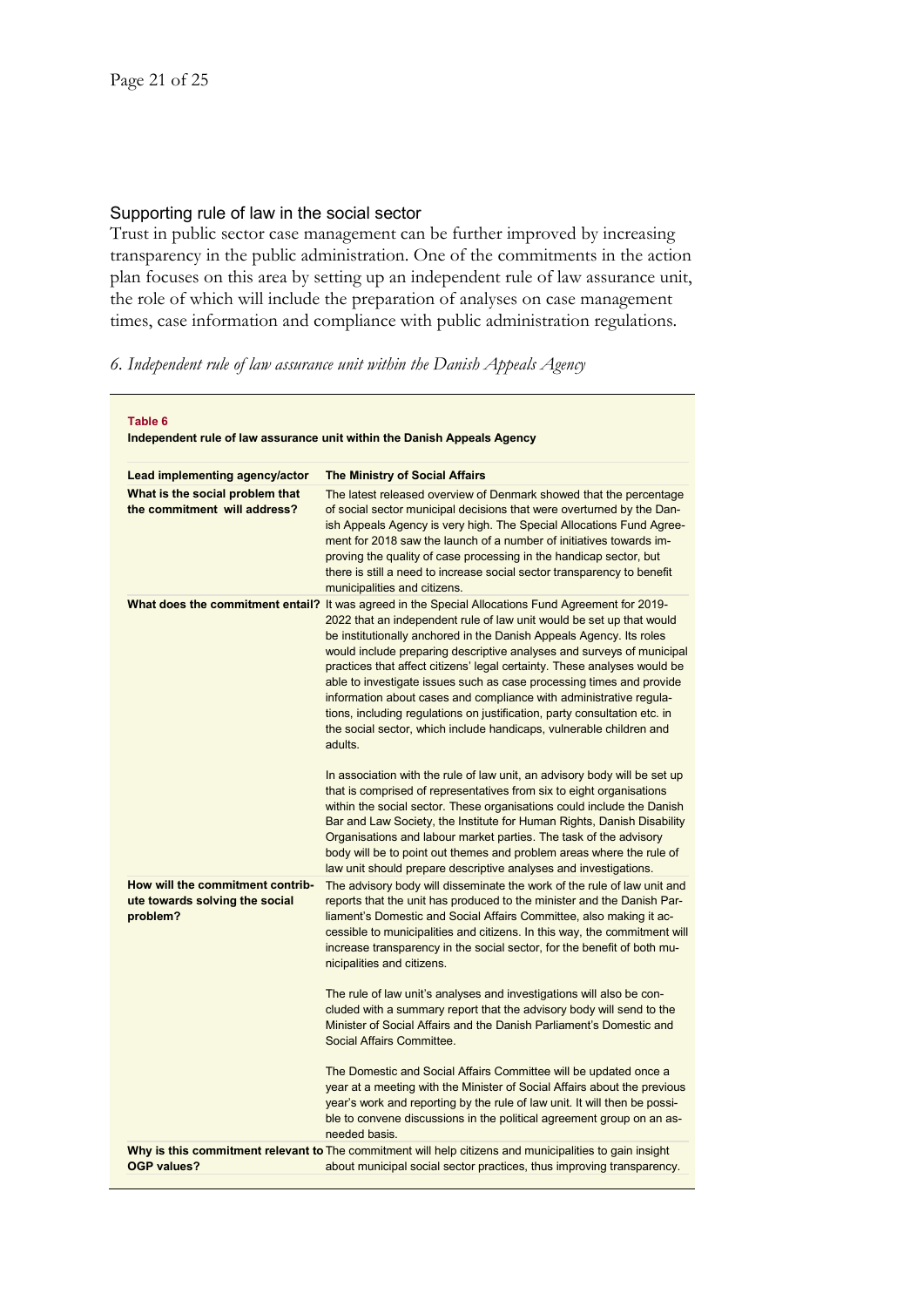|                                                                                                                                                                                                                                               | case processing.                                                                                                                              | The commitment will make more information available about citizens'<br>legal certainty, assuring transparency and accessibility about infor-<br>mation in the quality of social sector case processing. The commit-<br>ment thus aims to contribute towards increasing trust in social sector                                                                                                                                                                                                                                                                                                                                                                                                                                                                                                                                                                                                                                                                                                                                                                                                   |
|-----------------------------------------------------------------------------------------------------------------------------------------------------------------------------------------------------------------------------------------------|-----------------------------------------------------------------------------------------------------------------------------------------------|-------------------------------------------------------------------------------------------------------------------------------------------------------------------------------------------------------------------------------------------------------------------------------------------------------------------------------------------------------------------------------------------------------------------------------------------------------------------------------------------------------------------------------------------------------------------------------------------------------------------------------------------------------------------------------------------------------------------------------------------------------------------------------------------------------------------------------------------------------------------------------------------------------------------------------------------------------------------------------------------------------------------------------------------------------------------------------------------------|
| <b>Additional information</b>                                                                                                                                                                                                                 | spuljen for 2019-2022 t.pdf<br>ning-af-satspuljen-for-2018-2021.pdf<br>raadet-2018/<br>boernehandicapomraadet-2018/<br>handicapomraadet-2018/ | DKK 12 million has been allocated for the period 2019-2022.<br>Link to the 2019-2022 Special Allocations Fund Agreement: https://so-<br>cialministeriet.dk/media/19322/aftale_om_udmoentning_af_sat-<br>Link to the 2018-2021 Special Allocations Fund Agreement, which in-<br>cludes an action plan involving initiatives towards improving legal cer-<br>tainty for citizens with disabilities, including Danish map overview of<br>statistics for reversals by the Danish Appeals Agency of municipal de-<br>cisions in the social sector (see maps of Denmark using the following<br>links): https://socialministeriet.dk/media/19057/aftale-om-udmoent-<br>- 2018 general map of the Danish social sector: https://socialminister-<br>iet.dk/danmarkskort/2019/mar/omgoerelsesprocenter-paa-socialom-<br>- 2018 map of the Danish child disability sector: https://socialminister-<br>iet.dk/danmarkskort/2019/mar/omgoerelsesprocenter-paa-<br>- 2018 map of the Danish adult disability sector: https://socialminister-<br>iet.dk/danmarkskort/2019/mar/omgoerelsesprocenter-paa-voksen- |
| Milestone activity with a<br>verifiable deliverable                                                                                                                                                                                           | <b>Start date</b>                                                                                                                             | <b>End date</b>                                                                                                                                                                                                                                                                                                                                                                                                                                                                                                                                                                                                                                                                                                                                                                                                                                                                                                                                                                                                                                                                                 |
| Work commences in the<br>unit                                                                                                                                                                                                                 | Autumn 2019                                                                                                                                   | <b>End of 2022</b>                                                                                                                                                                                                                                                                                                                                                                                                                                                                                                                                                                                                                                                                                                                                                                                                                                                                                                                                                                                                                                                                              |
| The Minister of Social Af-<br>fairs will inform the Do-<br>mestic and Social Affairs<br>Committee about the pre-<br>vious year's work and re-<br>porting by the rule of law<br>unit.                                                          | <b>End of 2020</b>                                                                                                                            |                                                                                                                                                                                                                                                                                                                                                                                                                                                                                                                                                                                                                                                                                                                                                                                                                                                                                                                                                                                                                                                                                                 |
| The Minister of Social Af-<br>fairs will inform the Do-<br>mestic and Social Affairs<br>Committee about the pre-<br>vious year's work and re-<br>porting by the rule of law<br>unit.                                                          | <b>End of 2021</b>                                                                                                                            |                                                                                                                                                                                                                                                                                                                                                                                                                                                                                                                                                                                                                                                                                                                                                                                                                                                                                                                                                                                                                                                                                                 |
| The Minister of Social Af-<br>fairs will inform the Do-<br>mestic and Social Affairs<br>Committee about the pre-<br>vious year's work and re-<br>porting by the rule of law<br>unit.                                                          | <b>End of 2022</b>                                                                                                                            |                                                                                                                                                                                                                                                                                                                                                                                                                                                                                                                                                                                                                                                                                                                                                                                                                                                                                                                                                                                                                                                                                                 |
| The rule of law unit's re-<br>ports will be compiled in a<br>final report about rule of<br>law in the social sector.<br>which will be sent to the<br><b>Minister of Social Affairs</b><br>and the Domestic and So-<br>cial Affairs Committee. | <b>End of 2022</b>                                                                                                                            |                                                                                                                                                                                                                                                                                                                                                                                                                                                                                                                                                                                                                                                                                                                                                                                                                                                                                                                                                                                                                                                                                                 |
| Name of responsible person from<br>implementing agency                                                                                                                                                                                        | <b>Tina Hansen</b>                                                                                                                            |                                                                                                                                                                                                                                                                                                                                                                                                                                                                                                                                                                                                                                                                                                                                                                                                                                                                                                                                                                                                                                                                                                 |
| <b>Title, department</b>                                                                                                                                                                                                                      | Chief consultant, Handicap office                                                                                                             |                                                                                                                                                                                                                                                                                                                                                                                                                                                                                                                                                                                                                                                                                                                                                                                                                                                                                                                                                                                                                                                                                                 |
| <b>Email and Phone</b>                                                                                                                                                                                                                        | tha@sm.dk, Mobil: (+45) 41 85 10 23                                                                                                           |                                                                                                                                                                                                                                                                                                                                                                                                                                                                                                                                                                                                                                                                                                                                                                                                                                                                                                                                                                                                                                                                                                 |
| Other actors involved                                                                                                                                                                                                                         | The Danish Appeals Agency                                                                                                                     |                                                                                                                                                                                                                                                                                                                                                                                                                                                                                                                                                                                                                                                                                                                                                                                                                                                                                                                                                                                                                                                                                                 |
|                                                                                                                                                                                                                                               |                                                                                                                                               |                                                                                                                                                                                                                                                                                                                                                                                                                                                                                                                                                                                                                                                                                                                                                                                                                                                                                                                                                                                                                                                                                                 |

Source: The Danish Ministry of Social Affairs and the Interior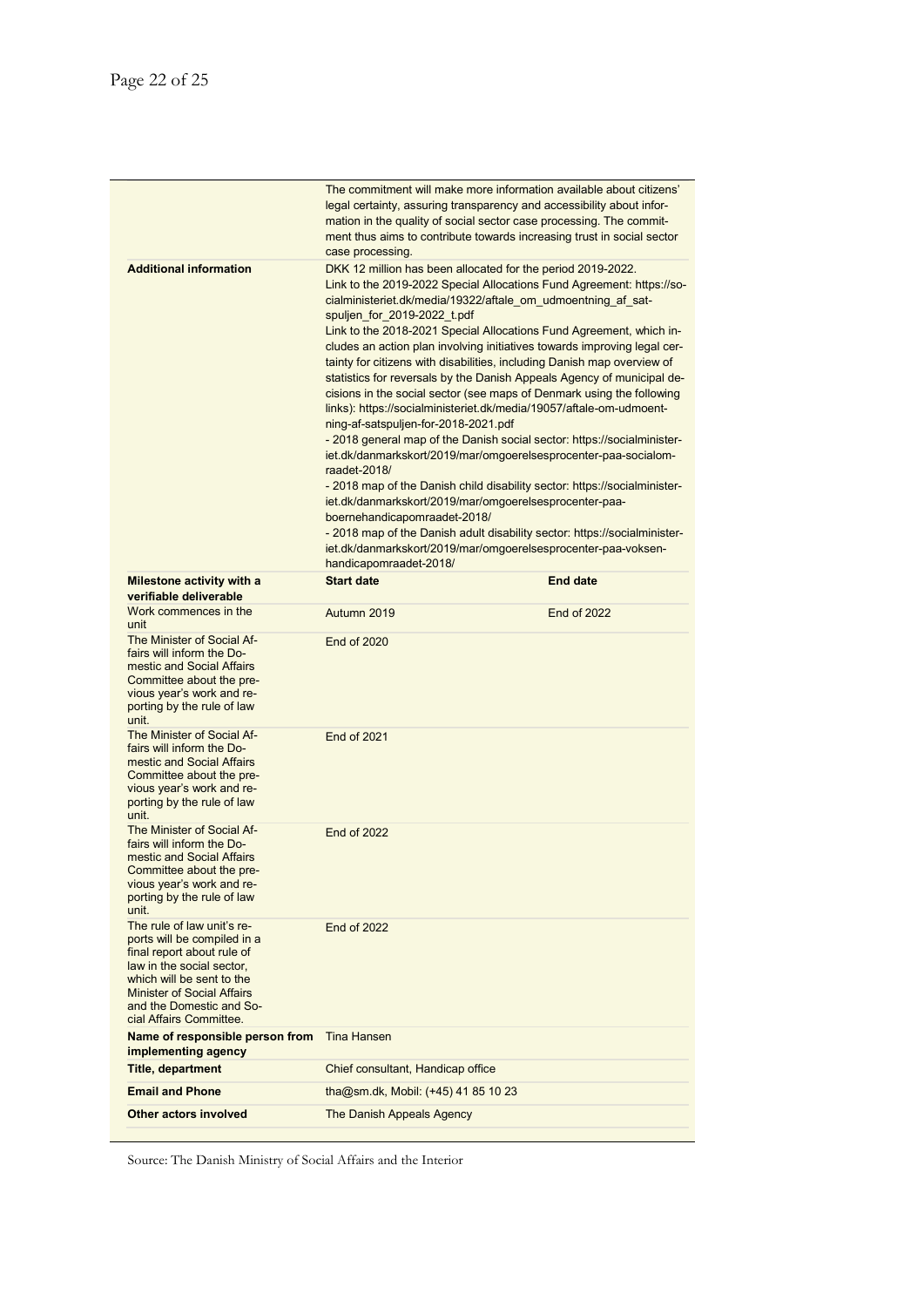### Whistle-blower schemes within the Danish Ministry of Justice

It is important that information about criticisable conduct within the public authorities will be brought to light. Setting up anonymous whistle-blower portals will increase the likelihood that employees and partners will be able to file reports without fear for the consequences. By setting up whistle-blower schemes within the sphere of activity of the Danish Ministry of Justice, this commitment aims to increase citizens' trust in the public administration.

### *7. Whistle-blower schemes within the Danish Ministry of Justice*

| Table 7<br>Whistle-blower schemes within the Danish Ministry of Justice                               |                                                                                                                                                                                                                                                                                                                                                                                                                                                                                                                                                                                                                                                                                                                                                                                                                    |  |  |
|-------------------------------------------------------------------------------------------------------|--------------------------------------------------------------------------------------------------------------------------------------------------------------------------------------------------------------------------------------------------------------------------------------------------------------------------------------------------------------------------------------------------------------------------------------------------------------------------------------------------------------------------------------------------------------------------------------------------------------------------------------------------------------------------------------------------------------------------------------------------------------------------------------------------------------------|--|--|
| Lead implementing agency/actor                                                                        | <b>The Danish Ministry of Justice</b>                                                                                                                                                                                                                                                                                                                                                                                                                                                                                                                                                                                                                                                                                                                                                                              |  |  |
| What is the social problem that<br>the commitment will address?                                       | A number of cases, such as the Tibet case, have led to considerations<br>of what tools could be deployed to help bring to light information about<br>criticisable situations within the authorities so they can be dealt with in<br>an appropriate manner. Setting up whistle-blower schemes within the<br>sphere of the Danish Ministry of Justice will increase the likelihood<br>that information of this nature will be made public, thus contributing to-<br>wards a culture of openness.                                                                                                                                                                                                                                                                                                                     |  |  |
|                                                                                                       | What does the commitment entail? The commitment involves setting up whistle-blower schemes in the<br>prosecutions service, the police, the Danish Security and Intelligence<br>Service (PET), the prison service and the Ministry of Justice depart-<br>ment. Employees of the authorities involved can use the schemes.<br>The scheme can also be used by partners with whom the authorities<br>are engaged in a more ongoing or formalised collaboration, and their<br>employees. Information can be reported about serious issues that are<br>of importance to how the authorities perform their tasks. As a rule, in-<br>formation can be reported via an electronic whistle-blower portal,<br>where it will also be possible to communicate with whistle-blowers<br>who do not wish to reveal their identity. |  |  |
| How will the commitment contrib-<br>ute towards solving the social<br>problem?                        | The establishment of whistle-blower schemes, in which information<br>can be reported without revealing your identity and where the authori-<br>ties are also able to communicate with anonymous whistle-blowers to<br>shed further light on the case, will make it more likely that employees<br>or partners will express their concern about criticisable conduct within<br>the authorities, without fearing negative consequences with regard to<br>their employment. This will make it more likely that errors and omis-<br>sions by the authorities will be discovered, thus raising standards in<br>the services that the authorities provide.                                                                                                                                                                |  |  |
| Why is this commitment relevant to The whistle-blower schemes will make it more likely that employees |                                                                                                                                                                                                                                                                                                                                                                                                                                                                                                                                                                                                                                                                                                                                                                                                                    |  |  |
| <b>OGP values?</b>                                                                                    | and partners can report information about criticisable situations within<br>the authorities, thus contributing to a culture characterised by trans-<br>parency and openness.<br>The commitment contributes towards increased public responsibility.<br>Setting up the whistle-blower schemes will open a route whereby in-<br>formation about criticisable situations within the authorities can be re-<br>ported. It will increase the likelihood that errors and omissions will be<br>discovered, thus raising standards in the services provided by the au-                                                                                                                                                                                                                                                     |  |  |
|                                                                                                       | thorities.                                                                                                                                                                                                                                                                                                                                                                                                                                                                                                                                                                                                                                                                                                                                                                                                         |  |  |
| Milestone activity with a<br>verifiable deliverable                                                   | <b>Start date</b><br>End date                                                                                                                                                                                                                                                                                                                                                                                                                                                                                                                                                                                                                                                                                                                                                                                      |  |  |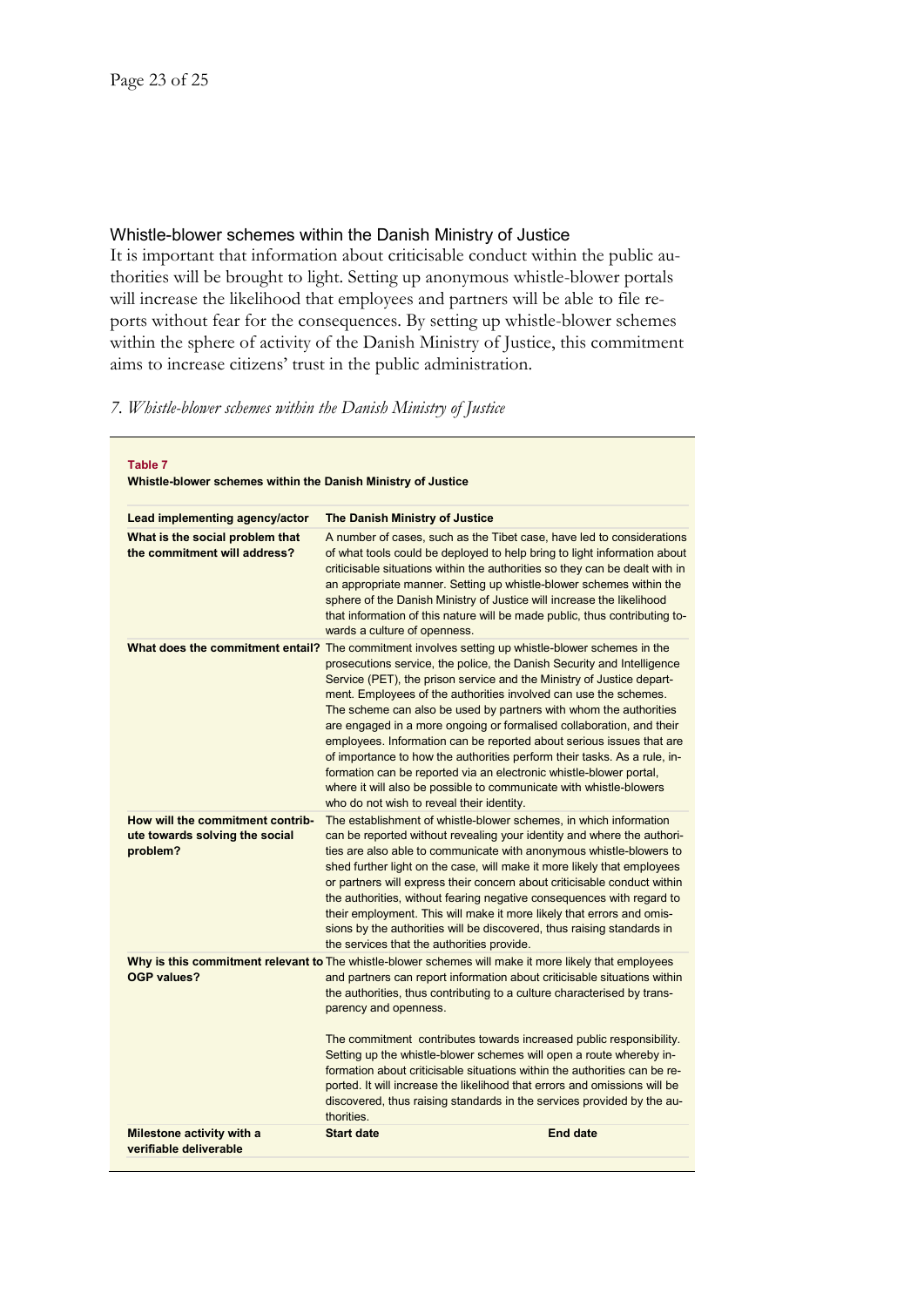| Ongoing reporting with re-<br>gard to the whistle-blower<br>schemes within the sphere<br>of the Danish Ministry of<br>Justice. | Annual status reports are prepared for the No end date has been de-<br>schemes, the next one being before the termined.<br>end of $2019$                                                                                                                                                                                                                                                                                                                                                                                                          |
|--------------------------------------------------------------------------------------------------------------------------------|---------------------------------------------------------------------------------------------------------------------------------------------------------------------------------------------------------------------------------------------------------------------------------------------------------------------------------------------------------------------------------------------------------------------------------------------------------------------------------------------------------------------------------------------------|
| Name of responsible person from<br>implementing agency                                                                         | <b>Group Digitisation Unit</b><br><b>State Human Rights Office</b>                                                                                                                                                                                                                                                                                                                                                                                                                                                                                |
| <b>Title, department</b>                                                                                                       |                                                                                                                                                                                                                                                                                                                                                                                                                                                                                                                                                   |
| <b>Email and Phone</b>                                                                                                         | Koncerndigitalisering@jm.dk<br>statsogmenneskeretskontoret@jm.dk                                                                                                                                                                                                                                                                                                                                                                                                                                                                                  |
| Other involved stakeholders                                                                                                    | The unit responsible for the various whistle-blower schemes depends<br>on the authority.<br>- The Danish Ministry of Justice: The Digitisation Unit of the Concern<br>- The State Prosecutor: The Danish Attorney General, the Data Pro-<br>tection Unit<br>- The Police: National Police of Denmark, Inspections and Controls<br>Unit<br>- The Danish Security and Intelligence Service: Legal Section<br>- The Prison Service: The Management and Communication of the<br>Concern – from the 1 <sup>st</sup> of January 2020 The Legal Division |

Source: The Danish Ministry of Justice